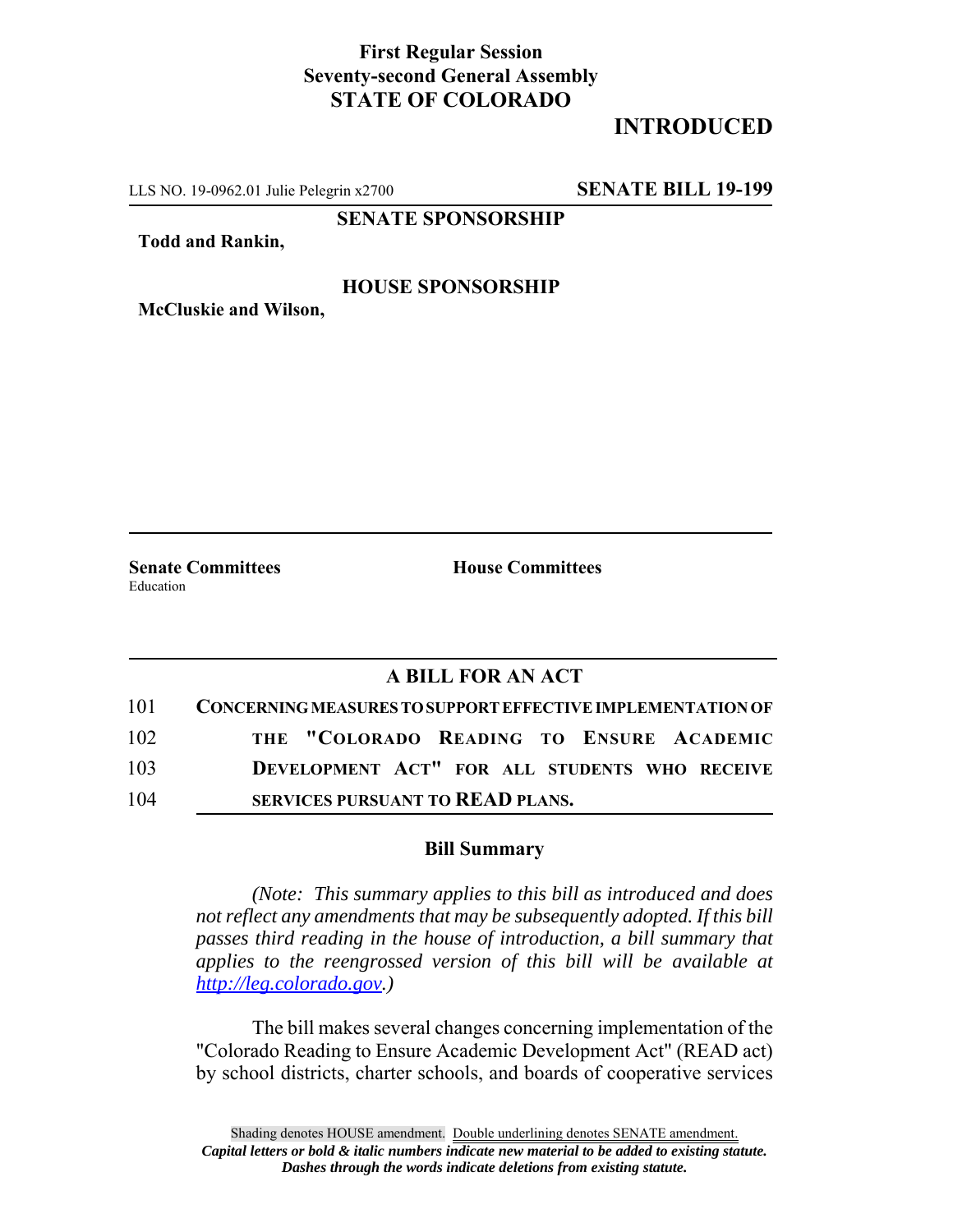that operate schools (local education providers) as follows:

- ! Requiring that instructional programming and services for teaching reading be focused on the areas of phonemic awareness, phonics, vocabulary development, reading fluency including oral skills, and reading comprehension (foundational reading skills);
- ! Directing each local education provider to adopt a reading education program plan for each of the schools operated by the local education provider, specifying the minimum contents of each plan, directing the local education provider to report to the department of education (department), and directing the department to monitor implementation of the plan;
- ! Specifying that students with significant reading deficiencies (SRD) and students who read below grade level must receive a specified minimum amount of educator-assisted reading time each day;
- ! Requiring each local education provider to annually post online for public access information concerning the percentage of students who are identified as having SRD, the percentage of students who are not identified as having SRD but are reading below grade level, and the amount and use of money that the local education provider receives as per-pupil intervention money and through the early literacy grant program.

The bill directs the department to develop and implement a public information campaign to emphasize the importance of learning to read by third grade and to highlight the local education providers that achieve high percentages of third-grade students who are reading at grade level. The bill directs the department to contract with one or more entities to independently evaluate whether a local education provider's use of per-pupil intervention money or early literacy grant program money results in students making measurable progress toward reading competency.

The bill changes the distribution of money appropriated from the early literacy fund by reducing the amount distributed as per-pupil intervention money, increasing the amount distributed through the early literacy grant fund, and adding distributions to pay for the public information campaign and the reading certification program.

The bill changes the procedure for distributing the per-pupil intervention money by:

- ! Requiring a local education provider to provide information and meet certain requirements in order to receive the money;
- ! Authorizing the department to monitor and, if necessary,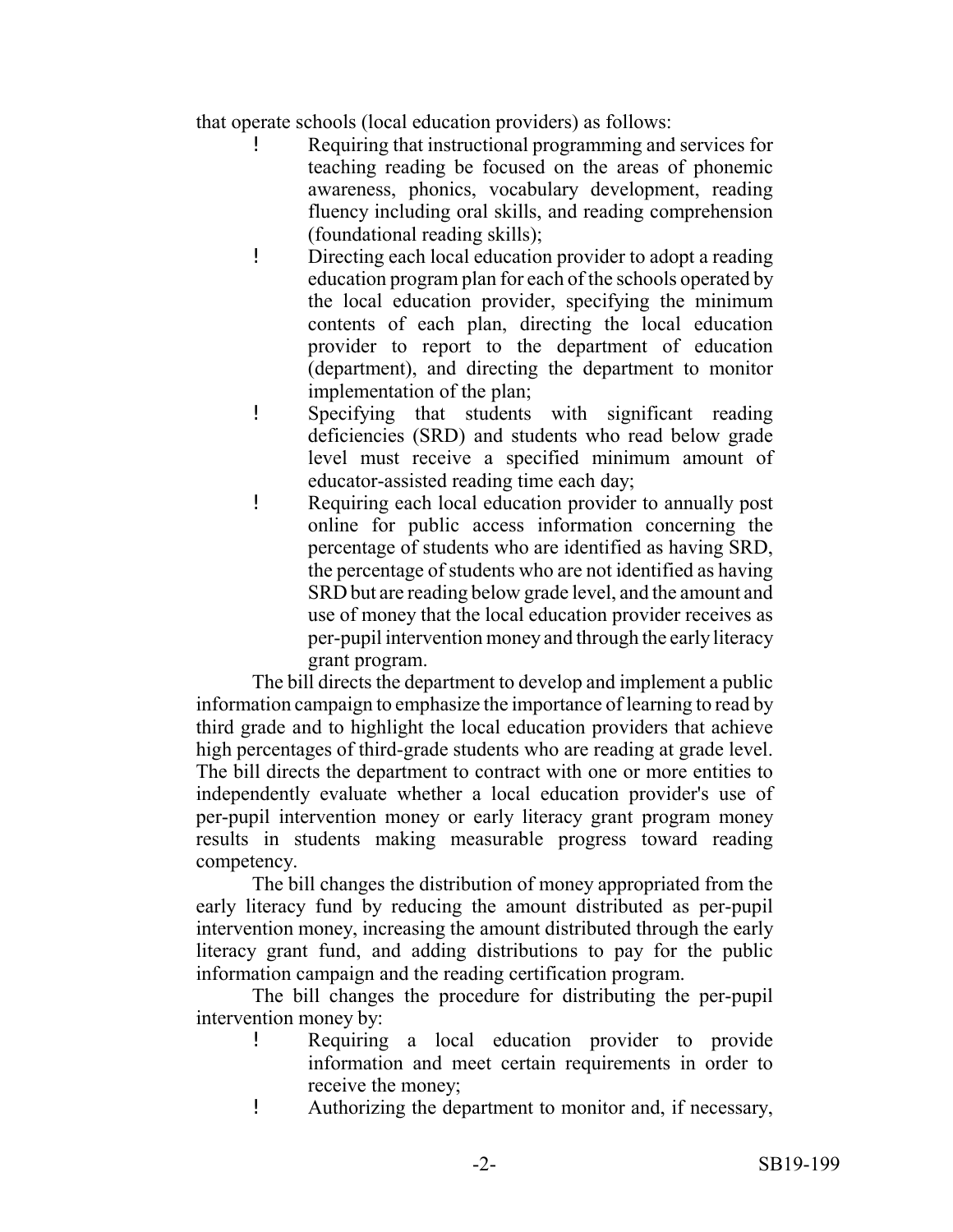audit the use of the money throughout the budget year;

- ! Expanding the allowable uses of the per-pupil intervention money to include purchasing core reading instructional programs and purchasing technology, including software, to assist in assessing and monitoring student progress; and
- ! Capping the amount of per-pupil intervention money that a local education provider may retain from year to year.

 The bill amends the early literacy grant program to provide that, if the department, at the completion of a grant, determines that the program implemented with the grant money was successful in moving students toward reading competency, the state board of education must automatically renew the grant and increase the grant amount if necessary to enable the grant recipient to expand the program.

The bill requires a local education provider to report the scores attained by students on the interim reading assessments if the local education provider uses per-pupil intervention money to purchase instructional programming in reading.

The bill directs the department to create a reading certification program that is focused on the foundational reading skills and must include 3 tiers: Paraprofessional certification; educator certification; and reading coach certification. Each local education provider must obtain reading certifications for their educators at the educator or reading coach level and may obtain reading certifications at the paraprofessional level for other employees and for parents, upper-grade students, and other community members who request training through the local education provider. The reading certifications are free to local education providers and the persons obtaining the certification.

2 **SECTION 1.** In Colorado Revised Statutes, 22-7-1202, **add** (1.5)

3 as follows:

4 **22-7-1202. Legislative declaration.** (1.5) (a) THE GENERAL 5 ASSEMBLY FURTHER FINDS THAT:

- 
- 6 (I) READING IS A CRITICAL SKILL THAT EVERY CHILD MUST
- 7 DEVELOP EARLY IN THE CHILD'S EDUCATIONAL CAREER TO BE SUCCESSFUL;
- 8 (II) RESEARCH SHOWS THAT READING INSTRUCTION THAT IS
- 9 FOCUSED AROUND THE FOUNDATIONAL READING SKILLS OF PHONEMIC
- 10 AWARENESS, PHONICS, VOCABULARY DEVELOPMENT, READING FLUENCY

<sup>1</sup> *Be it enacted by the General Assembly of the State of Colorado:*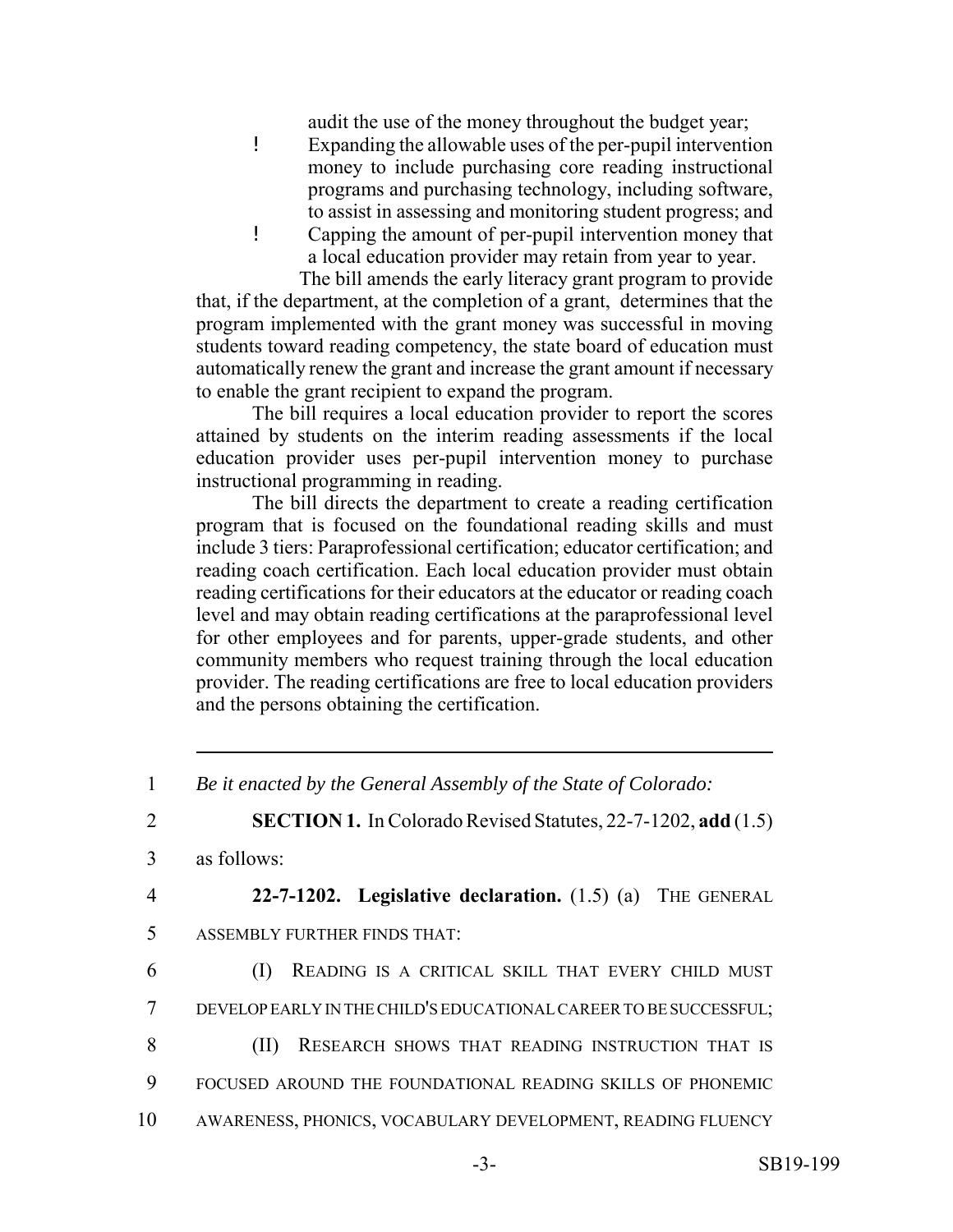INCLUDING ORAL SKILLS, AND READING COMPREHENSION IS HIGHLY 2 EFFECTIVE IN TEACHING YOUNG CHILDREN TO READ;

 (III) SECTION 15 OF ARTICLE IX OF THE STATE CONSTITUTION GRANTS TO THE ELECTED BOARD OF EDUCATION IN EACH SCHOOL DISTRICT THE AUTHORITY TO HAVE CONTROL OF INSTRUCTION IN THE PUBLIC SCHOOLS OF THE SCHOOL DISTRICT, AND SECTION 16 OF ARTICLE IX OF THE STATE CONSTITUTION PROHIBITS THE GENERAL ASSEMBLY AND THE STATE BOARD OF EDUCATION FROM PRESCRIBING THE TEXTBOOKS TO BE USED IN PUBLIC SCHOOLS;

 (IV) HOWEVER, SECTION 2 OF ARTICLE IX OF THE STATE CONSTITUTION REQUIRES THE GENERAL ASSEMBLY TO PROVIDE FOR THE ESTABLISHMENT AND MAINTENANCE OF A THOROUGH AND UNIFORM 13 SYSTEM OF FREE PUBLIC SCHOOLS THROUGHOUT THE STATE, AND SECTION 1 OF ARTICLE IX OF THE STATE CONSTITUTION VESTS THE GENERAL 15 SUPERVISION OF THE PUBLIC SCHOOLS OF THE STATE IN THE STATE BOARD OF EDUCATION;

 (V) IN INTERPRETING THESE CONSTITUTIONAL PROVISIONS, THE COLORADO SUPREME COURT HAS FOUND THAT, BECAUSE THEY ARE COMPETING INTERESTS, NONE ARE ABSOLUTE; THESE INTERESTS MUST BE BALANCED TO IDENTIFY THE CONTOURS OF THE RESPONSIBILITY ASSIGNED 21 TO EACH ENTITY: AND

**(VI) IT IS THE GENERAL ASSEMBLY THAT INITIALLY STRIKES THIS** BALANCE.

 (b) THE GENERAL ASSEMBLY FINDS, THEREFORE, THAT ENSURING THAT EACH CHILD HAS ACCESS THROUGH THE PUBLIC SCHOOLS TO EVIDENCE-BASED READING INSTRUCTION THAT IS FOCUSED ON DEVELOPING THE FOUNDATIONAL READING SKILLS OF PHONEMIC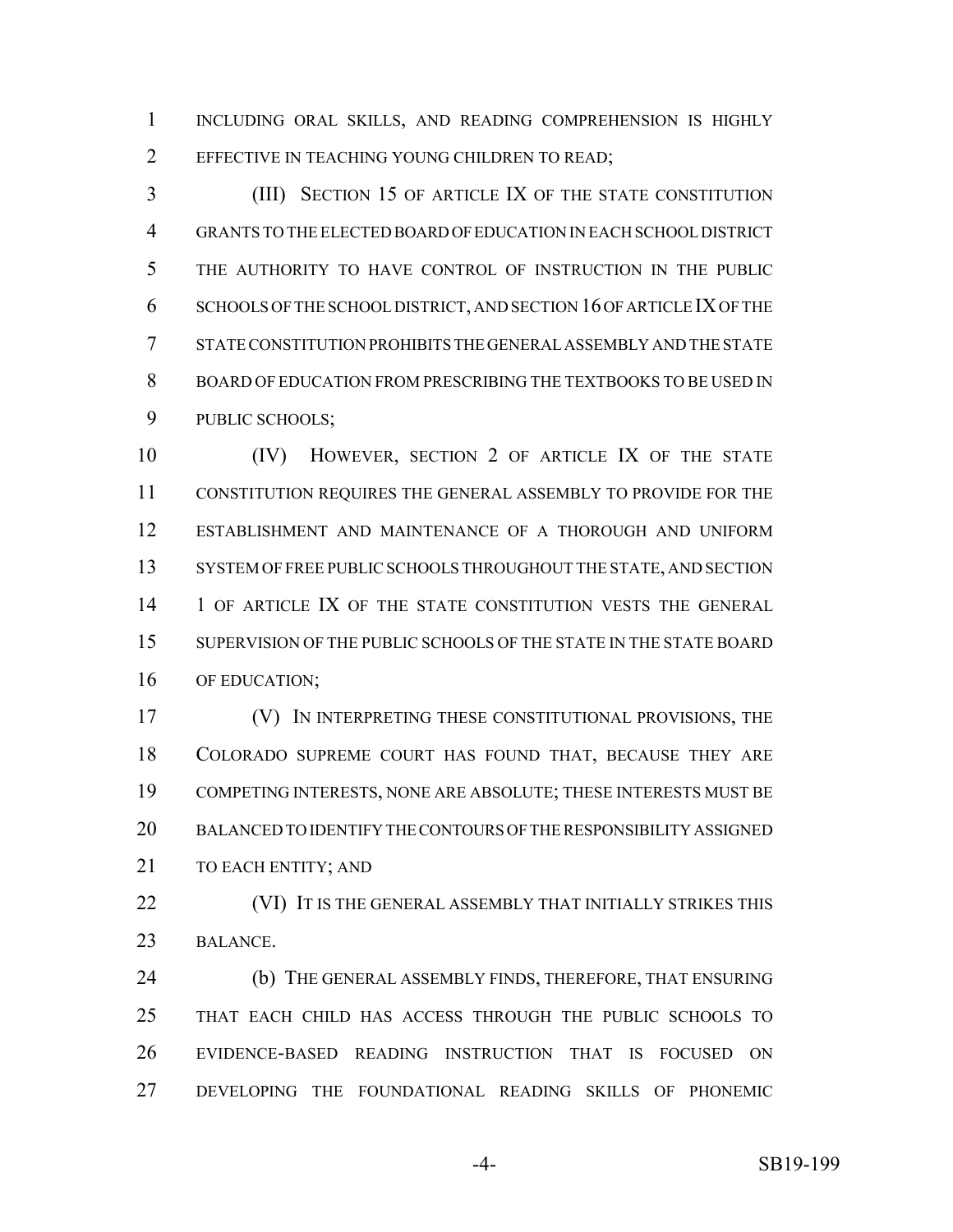AWARENESS, PHONICS, VOCABULARY DEVELOPMENT, READING FLUENCY INCLUDING ORAL SKILLS, AND READING COMPREHENSION IS A SIGNIFICANT COMPONENT OF ENSURING THAT THE SYSTEM OF FREE PUBLIC SCHOOLS 4 THROUGHOUT THE STATE IS THOROUGH AND UNIFORM. IN EXERCISING ITS AUTHORITY OF GENERAL SUPERVISION OF THE PUBLIC SCHOOLS OF THE STATE, IT IS APPROPRIATE THAT THE STATE BOARD OF EDUCATION, SUPPORTED BY THE DEPARTMENT OF EDUCATION, HOLD LOCAL EDUCATION PROVIDERS ACCOUNTABLE FOR DEMONSTRATING THAT THE READING INSTRUCTION THEY PROVIDE IS FOCUSED ON THESE FIVE FOUNDATIONAL READING SKILLS. AND, IN MAINTAINING CONTROL OF THE INSTRUCTION IN THE CLASSROOMS OF THE PUBLIC SCHOOLS OF THEIR RESPECTIVE SCHOOL DISTRICTS, IT IS APPROPRIATE THAT EACH SCHOOL DISTRICT BOARD OF EDUCATION SELECT THE CORE READING INSTRUCTIONAL PROGRAMS AND READING INTERVENTIONS TO BE USED IN THOSE PUBLIC SCHOOLS, SO LONG AS THEY ARE FOCUSED ON PHONEMIC AWARENESS, PHONICS, VOCABULARY DEVELOPMENT, READING FLUENCY INCLUDING ORAL SKILLS, AND READING COMPREHENSION TO ENSURE THAT THE STUDENTS EDUCATED IN THE PUBLIC SCHOOLS THROUGHOUT THE STATE CONSISTENTLY RECEIVE EVIDENCE-BASED INSTRUCTION THAT IS PROVEN TO EFFECTIVELY TEACH CHILDREN TO READ.

 **SECTION 2.** In Colorado Revised Statutes, 22-7-1203, **amend** (9); **repeal** (12); and **add** (7.5) as follows:

 **22-7-1203. Definitions.** As used in this part 12, unless the context otherwise requires:

 (7.5) "MULTI-TIERED SYSTEMS OF SUPPORTS" MEANS A SYSTEMIC PREVENTIVE APPROACH THAT ADDRESSES THE ACADEMIC AND SOCIAL-EMOTIONAL NEEDS OF ALL STUDENTS AT THE UNIVERSAL,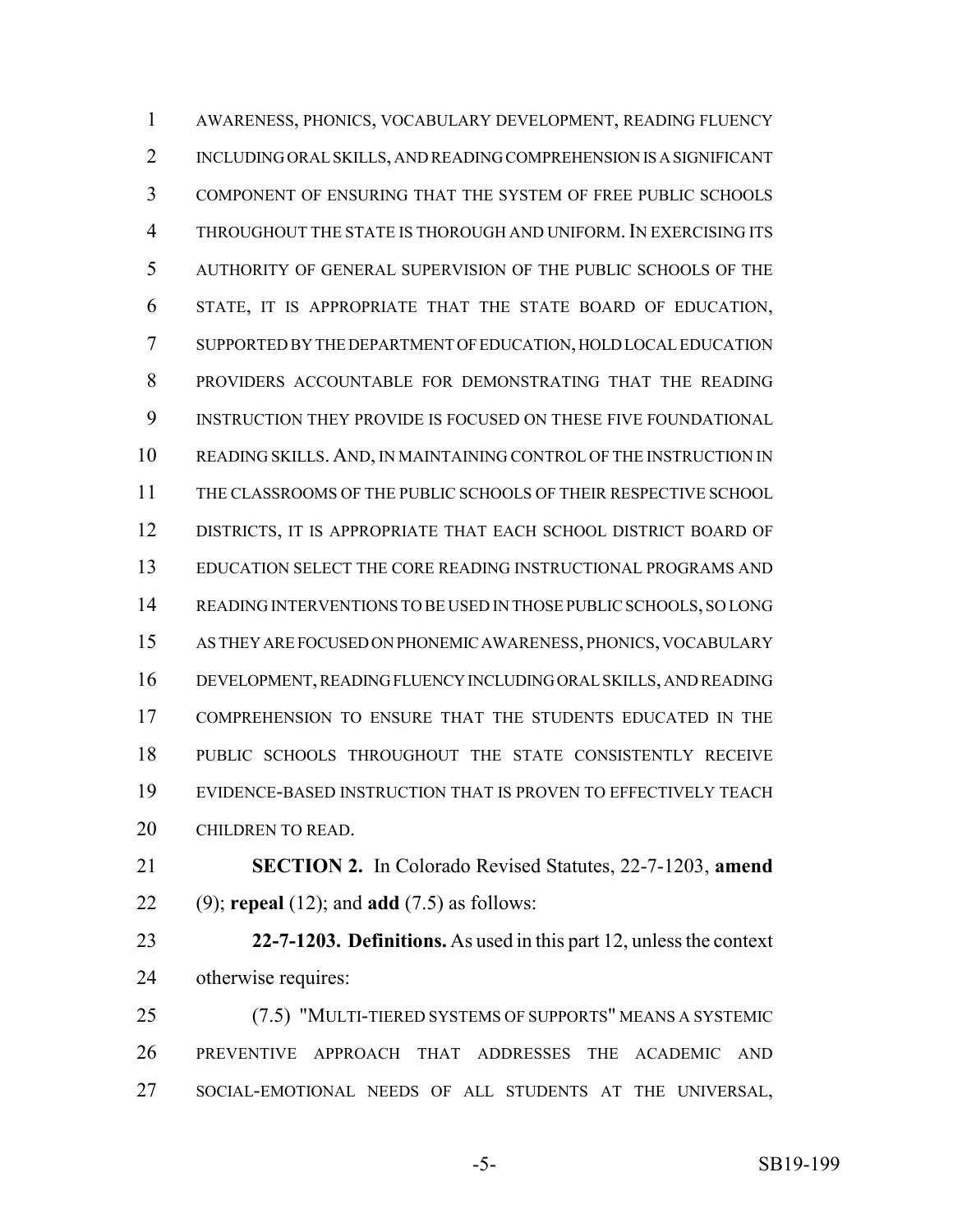TARGETED, AND INTENSIVE LEVELS. THROUGH THE MULTI-TIERED SYSTEMS OF SUPPORTS, A TEACHER PROVIDES HIGH-QUALITY, SCIENTIFICALLY BASED OR EVIDENCE-BASED INSTRUCTION AND INTERVENTION THAT IS MATCHED TO STUDENT NEEDS; USES A METHOD OF MONITORING PROGRESS FREQUENTLY TO INFORM DECISIONS ABOUT INSTRUCTION AND GOALS; AND APPLIES THE STUDENT'S RESPONSE DATA TO IMPORTANT EDUCATIONAL DECISIONS.

8 (9) "Per-pupil intervention moneys MONEY" means the moneys MONEY calculated and distributed to local education providers pursuant 10 to section 22-7-1210 (5) SECTION 22-7-1210.5.

 (12) "Response to intervention framework" means a systemic preventive approach that addresses the academic and social-emotional 13 needs of all students at the universal, targeted, and intensive levels. 14 Through the response to intervention framework, a teacher provides high-quality, scientifically based or evidence-based instruction and intervention that is matched to student needs; uses a method of 17 monitoring progress frequently to inform decisions about instruction and goals; and applies the student's response data to important educational decisions.

 **SECTION 3.** In Colorado Revised Statutes, **amend** 22-7-1204 as follows:

 **22-7-1204. Early literacy education.** Each local education provider that enrolls students in kindergarten or first, second, or third grade shall provide to the students enrolled in said grades the instructional programming and services necessary to ensure to the greatest extent possible that students, as they progress through kindergarten, first, second, and third grade, develop the necessary reading skills to enable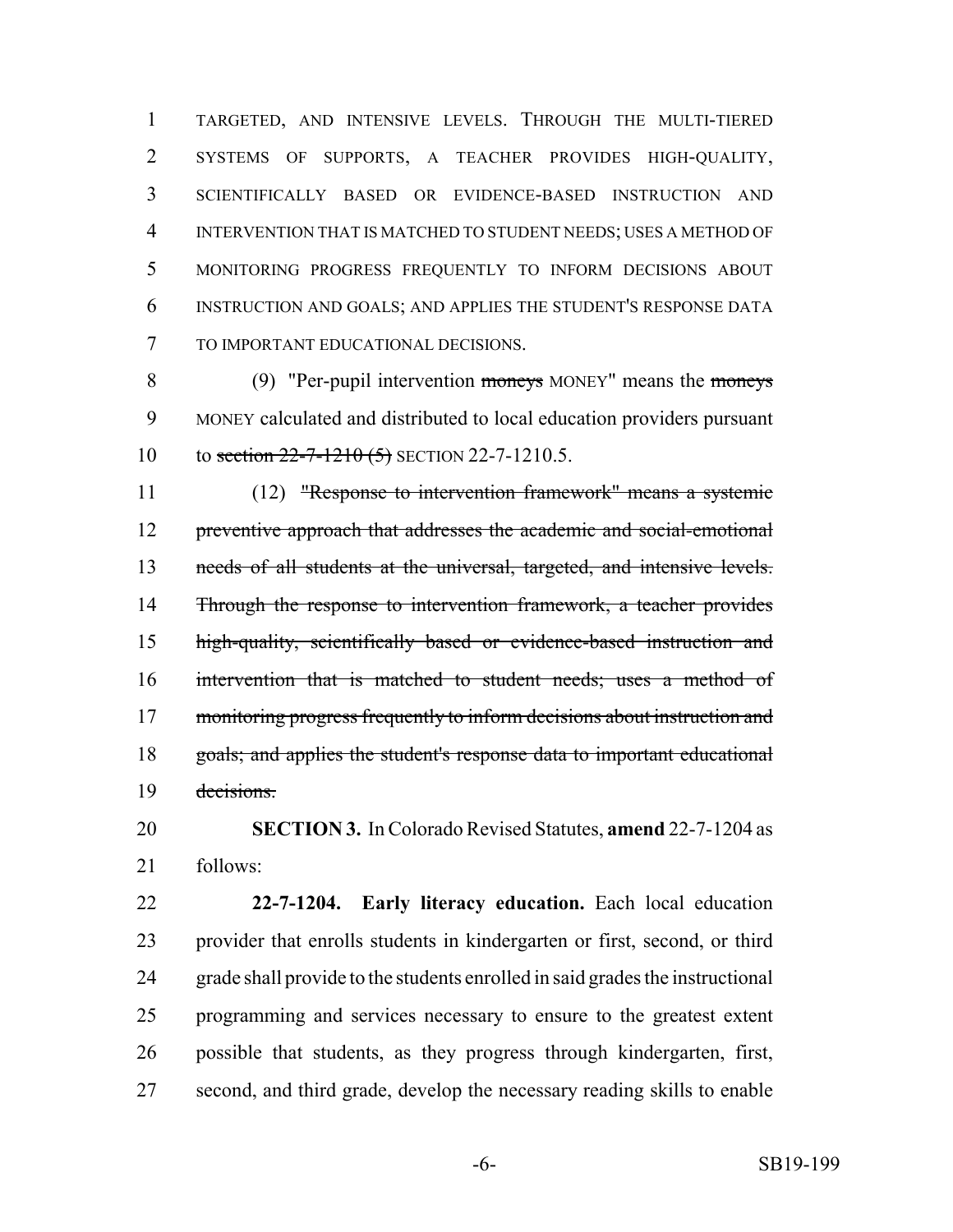them to master the academic standards and expectations applicable to the fourth-grade curriculum and beyond. THE INSTRUCTIONAL PROGRAMMING AND SERVICES FOR TEACHING STUDENTS TO READ MUST BE EVIDENCE BASED AND SCIENTIFICALLY BASED AND MUST FOCUS ON READING COMPETENCY IN THE AREAS OF PHONEMIC AWARENESS, PHONICS, VOCABULARY DEVELOPMENT, READING FLUENCY INCLUDING ORAL SKILLS, AND READING COMPREHENSION.

 **SECTION 4.** In Colorado Revised Statutes, **add** 22-7-1205.5 as follows:

 **22-7-1205.5. Reading education program plan - creation.** (1) AS SOON AS POSSIBLE AFTER THE EFFECTIVE DATE OF THIS SECTION, 12 BUT NO LATER THAN JULY 1, 2020, EACH LOCAL EDUCATION PROVIDER SHALL ADOPT A READING EDUCATION PROGRAM PLAN FOR EACH OF THE 14 SCHOOLS OPERATED BY THE LOCAL EDUCATION PROVIDER. AT A MINIMUM, 15 THE PLAN FOR EACH SCHOOL MUST:

 (a) INCLUDE INFORMATION CONCERNING THE CORE READING CURRICULUM TO BE USED AT EACH GRADE LEVEL, INCLUDING KINDERGARTEN FOR EACH SCHOOL THAT INCLUDES A KINDERGARTEN EDUCATIONAL PROGRAM. THE CORE READING CURRICULUM MUST BE DESIGNED AROUND TEACHING THE FOUNDATIONAL READING SKILLS OF PHONEMIC AWARENESS, PHONICS, VOCABULARY DEVELOPMENT, READING FLUENCY INCLUDING ORAL SKILLS, AND READING COMPREHENSION.

 (b) SPECIFY THE TARGETED, SCIENTIFICALLY BASED AND EVIDENCE-BASED CORE READING INSTRUCTIONAL PROGRAMS AND INTERVENTION READING INSTRUCTION, SERVICES, AND OTHER SUPPORTS, INCLUDING THOSE AVAILABLE THROUGH THE MULTI-TIERED SYSTEMS OF SUPPORTS OR A COMPARABLE INTERVENTION SYSTEM IMPLEMENTED BY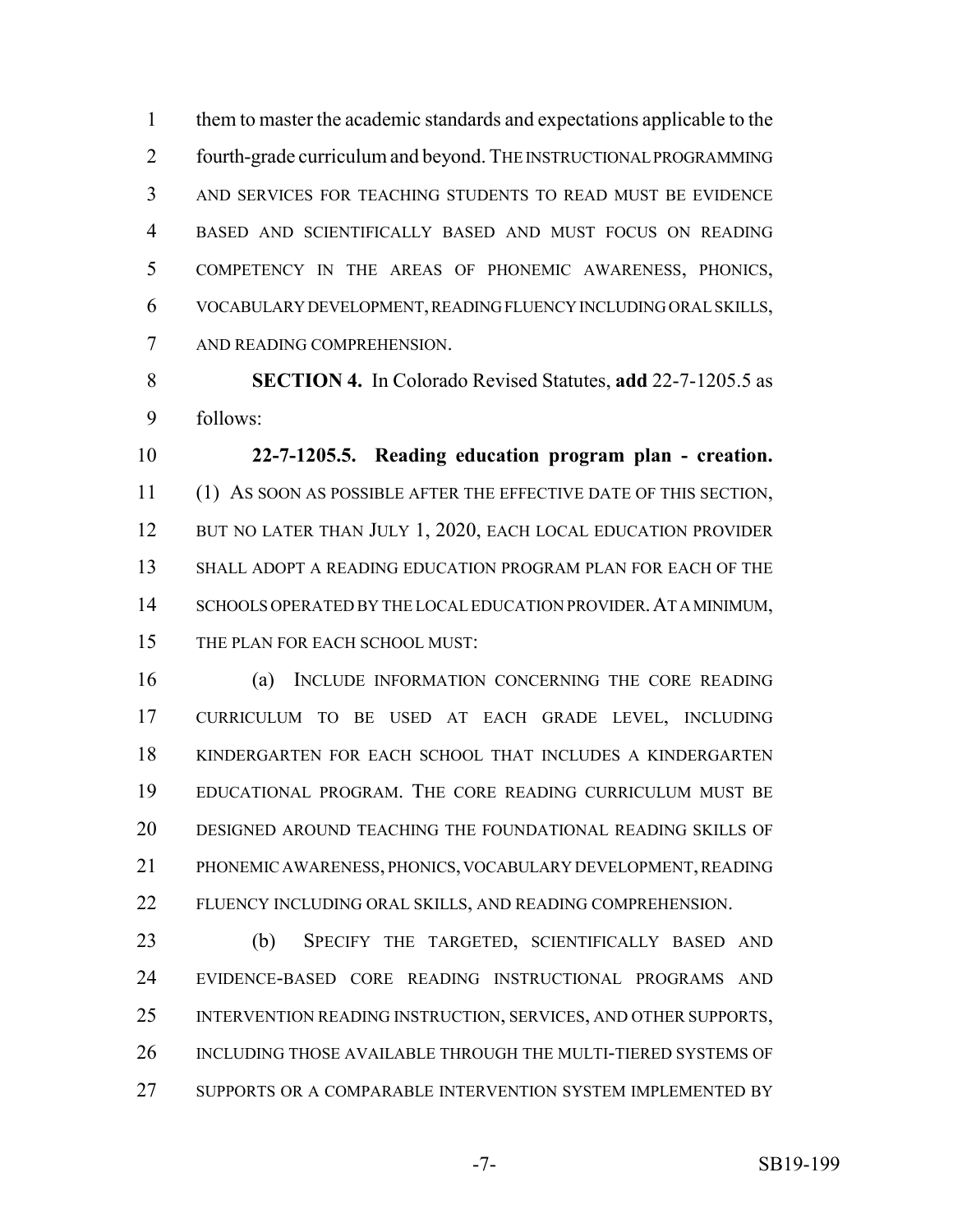THE LOCAL EDUCATION PROVIDER, THAT THE SCHOOL PROVIDES TO STUDENTS WHO ARE IDENTIFIED AS HAVING A SIGNIFICANT READING DEFICIENCY OR AS READING BELOW GRADE LEVEL. THE INTERVENTION READING SERVICES FOR EACH STUDENT WHO IS READING BELOW GRADE LEVEL MUST, AT A MINIMUM, INCLUDE AT LEAST NINETY MINUTES PER DAY OF EDUCATOR-ASSISTED READING TIME AND, FOR EACH STUDENT WHO IS IDENTIFIED AS HAVING A SIGNIFICANT READING DEFICIENCY, AT LEAST NINETY MINUTES PLUS AN ADDITIONAL FIFTEEN MINUTES FOR EACH GRADE LEVEL BY WHICH THE STUDENT IS BEHIND IN READING COMPETENCY, OF EDUCATOR-ASSISTED READING TIME PER DAY.

 (c) IDENTIFY THE ASSESSMENTS THAT THE SCHOOL USES AT EACH GRADE LEVEL TO MEET THE REQUIREMENTS SPECIFIED IN SECTION  $13 \qquad 22 - 7 - 1205 \tag{1};$ 

 (d) ESTABLISH A SYSTEM FOR REPORTING ON THE TARGETED, SCIENTIFICALLY BASED AND EVIDENCE-BASED INTERVENTION READING INSTRUCTION, SERVICES, AND OTHER SUPPORTS PROVIDED FOR STUDENTS WHO ARE IDENTIFIED AS HAVING A SIGNIFICANT READING DEFICIENCY OR AS READING BELOW GRADE LEVEL AND THE PROGRESS THAT EACH STUDENT IS MAKING TOWARD READING COMPETENCY. THE SYSTEM MUST PROVIDE FOR REPORTING, AT INTERVALS THROUGHOUT THE SCHOOL YEAR AS ESTABLISHED BY RULE OF THE STATE BOARD, BY THE PUBLIC SCHOOL TO THE LOCAL EDUCATION PROVIDER, IF THE LOCAL EDUCATION PROVIDER 23 IS A SCHOOL DISTRICT, AND BY THE LOCAL EDUCATION PROVIDER TO THE 24 DEPARTMENT, SO LONG AS REPORTING TO THE DEPARTMENT OCCURS IN THE AGGREGATE WITHOUT IDENTIFYING INDIVIDUAL STUDENTS.

 (e) INCLUDE A PROFESSIONAL DEVELOPMENT PLAN TO, AT A MINIMUM, ENABLE EACH TEACHER AT EACH GRADE LEVEL TO OBTAIN A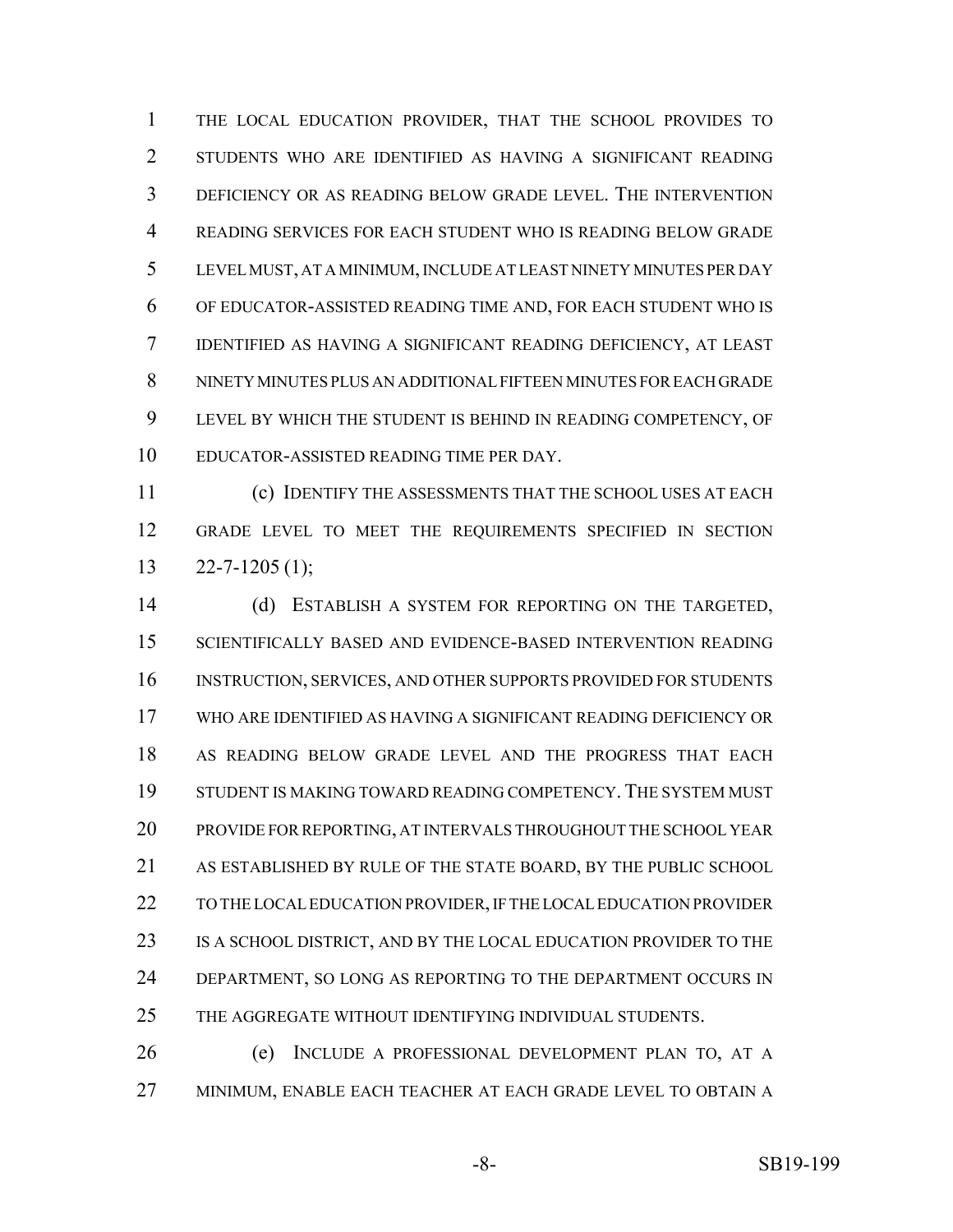READING CERTIFICATION AT THE EDUCATOR CERTIFICATION OR READING COACH CERTIFICATION LEVEL AS DESCRIBED IN SECTION 22-7-1215 TO SUPPORT THE TEACHER IN PROVIDING, AND EVALUATING THE SUCCESS OF, THE CORE READING INSTRUCTIONAL PROGRAMS AND THE TARGETED, SCIENTIFICALLY BASED AND EVIDENCE-BASED INTERVENTION READING INSTRUCTION, SERVICES, AND OTHER SUPPORTS IDENTIFIED IN THE READING EDUCATION PROGRAM PLAN.IF THE LOCAL EDUCATION PROVIDER PROVIDES PROFESSIONAL DEVELOPMENT IN ADDITION TO THE CERTIFICATION PROGRAM, IT MUST BE TARGETED, SCIENTIFICALLY BASED, EVIDENCE-BASED, AND ALIGNED WITH THE INSTRUCTION, SERVICES, AND OTHER SUPPORTS.

 (f) SPECIFY HOW THE SCHOOL USES THE PER-PUPIL INTERVENTION MONEY AND ANY MONEY RECEIVED FROM THE LOCAL EDUCATION PROVIDER THROUGH THE EARLY LITERACY GRANT PROGRAM CREATED 15 PURSUANT TO SECTION 22-7-1211. IF THE LOCAL EDUCATION PROVIDER IS 16 A SCHOOL DISTRICT, THE READING EDUCATION PROGRAM PLAN MUST 17 SPECIFY THE SERVICES, IF ANY, THAT THE SCHOOL RECEIVES FROM THE SCHOOL DISTRICT THAT ARE FUNDED BY THE PER-PUPIL INTERVENTION MONEY OR EARLY LITERACY GRANT PROGRAM MONEY.

20 (2) EACH LOCAL EDUCATION PROVIDER SHALL ANNUALLY REVIEW THE READING EDUCATION PROGRAM PLAN FOR EACH OF THE SCHOOLS OPERATED BY THE LOCAL EDUCATION PROVIDER, REVIEW THE STUDENTS' ACADEMIC RESULTS IN READING ACHIEVED THROUGH IMPLEMENTING THE PLANS, AND REVISE THE PLANS AS NECESSARY TO IMPROVE THE EFFECTIVENESS OF EACH PLAN.EACH LOCAL EDUCATION PROVIDER SHALL ANNUALLY SUBMIT THE ADOPTED PLANS AND THE REVISED PLANS TO THE DEPARTMENT. THE DEPARTMENT SHALL MONITOR IMPLEMENTATION OF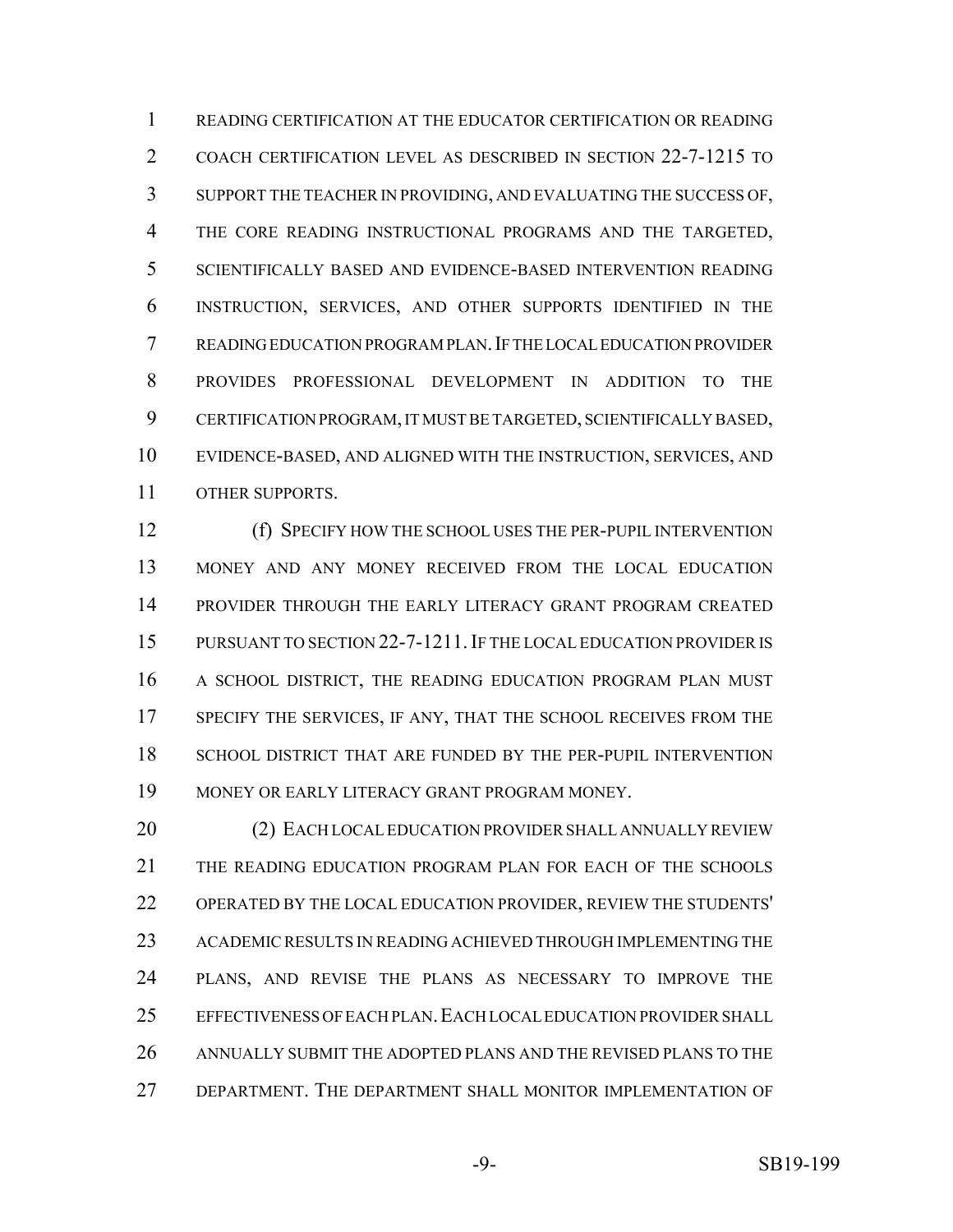THE PLANS. AT THE REQUEST OF A LOCAL EDUCATION PROVIDER, THE DEPARTMENT MAY PROVIDE TECHNICAL ASSISTANCE IN CREATING AND IMPLEMENTING AN EFFECTIVE PLAN; EXCEPT THAT, IF A LOCAL EDUCATION PROVIDER IS ACCREDITED WITH TURNAROUND PLAN PURSUANT TO SECTION 22-11-208 OR REQUIRED TO ADOPT A TURNAROUND PLAN PURSUANT TO SECTION 22-11-210, THE DEPARTMENT SHALL PROVIDE TECHNICAL ASSISTANCE TO THE LOCAL EDUCATION PROVIDER IN CREATING AND IMPLEMENTING AN EFFECTIVE PLAN.

 **SECTION 5.** In Colorado Revised Statutes, 22-7-1206, **amend** 10 (2), (5) introductory portion, (5)(c), and (7)(a)(III) as follows:

 **22-7-1206. Reading to ensure academic development plan - contents - implementation.** (2) (a) If a student's reading skills are below grade-level expectations, as adopted by the state board, but the student does not have a significant reading deficiency, the local education provider shall ensure that the student receives appropriate interventions 16 through the response to intervention framework MULTI-TIERED SYSTEMS OF SUPPORT or a comparable intervention system implemented by the local education provider. AT A MINIMUM, THE LOCAL EDUCATION PROVIDER SHALL ENSURE THAT THE STUDENT RECEIVES AT LEAST NINETY MINUTES PER DAY OF EDUCATOR-ASSISTED READING TIME.

 (b) If a student has a significant reading deficiency, the student's 22 READ plan shall MUST include the intervention instruction that the local 23 education provider provides through the response to intervention 24 framework MULTI-TIERED SYSTEMS OF SUPPORTS or a comparable intervention system implemented by the local education provider.

26 (5) Each READ plan shall MUST include, at a minimum:

(c) The type of additional instructional services and interventions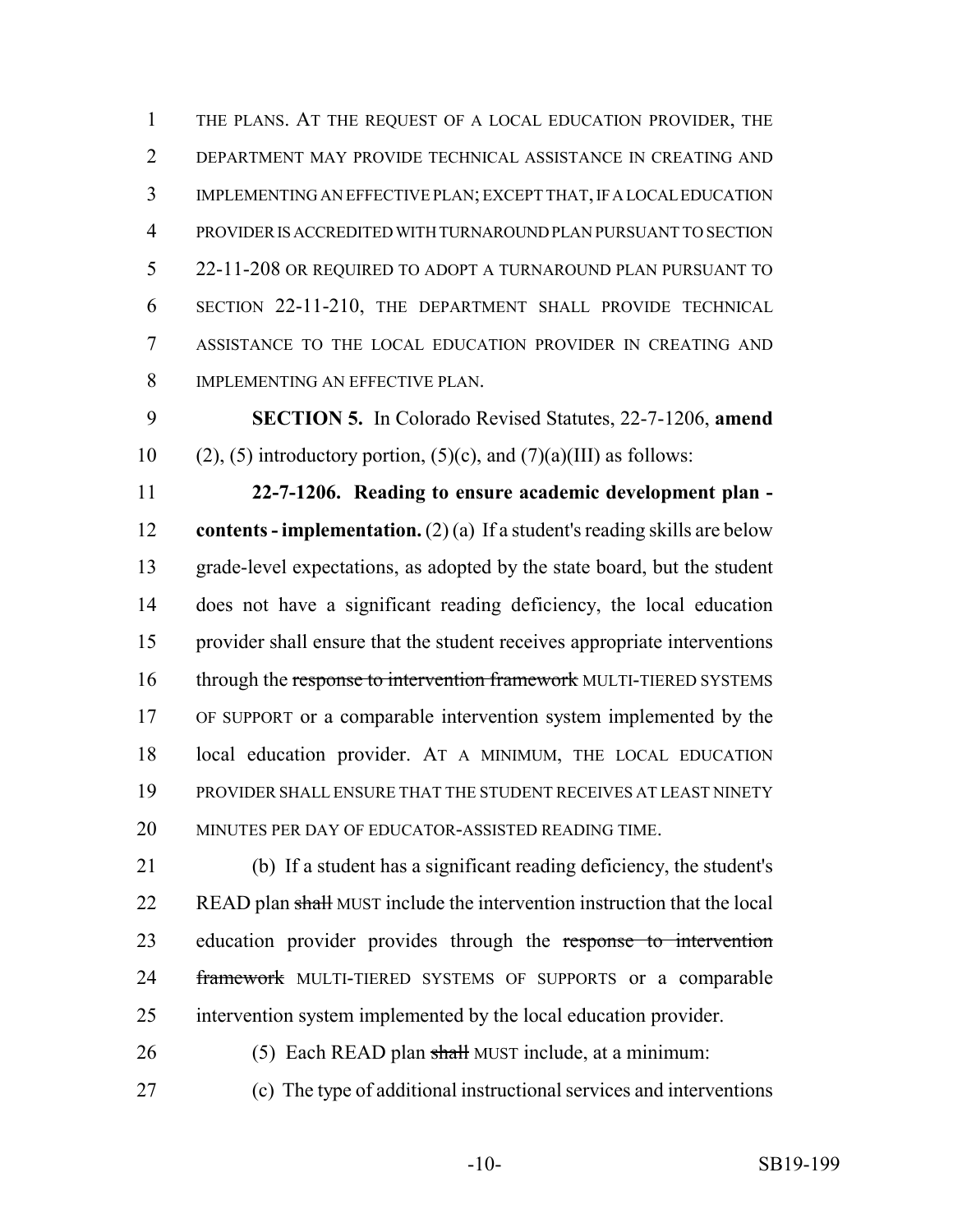the student will receive in reading. AT A MINIMUM, THE STUDENT MUST RECEIVE AT LEAST NINETY MINUTES PLUS AN ADDITIONAL FIFTEEN MINUTES FOR EACH GRADE LEVEL BY WHICH THE STUDENT IS BEHIND IN READING COMPETENCY OF EDUCATOR-ASSISTED READING TIME PER DAY;

 (7) (a) If a student is identified as having a significant reading deficiency for a second or subsequent consecutive school year, the local education provider shall ensure that, in the second or subsequent consecutive school year:

 (III) If practicable, the student receives reading instruction from a teacher who is identified as effective or highly effective in his or her most recent performance evaluation and has expertise in teaching reading. AS THE TEACHERS EMPLOYED BY THE LOCAL EDUCATION PROVIDER OBTAIN READING CERTIFICATIONS AS DESCRIBED IN SECTION 22-7-1215, 14 THE LOCAL EDUCATION PROVIDER SHALL ENSURE THAT THE STUDENT RECEIVES INSTRUCTION FROM A TEACHER WHO HOLDS A READING CERTIFICATION AT THE EDUCATOR OR READING COACH LEVEL AS 17 DESCRIBED IN SECTION 22-7-1215.

 **SECTION 6.** In Colorado Revised Statutes, 22-7-1208, **add** (5) as follows:

 **22-7-1208. Local education providers - procedures - reporting.** (5) EACH LOCAL EDUCATION PROVIDER SHALL ANNUALLY POST THE FOLLOWING INFORMATION ONLINE, SEPARATELY OR AS PART OF OTHER POSTED REPORTS, FOR FREE PUBLIC ACCESS:

24 (a) (I) THE PERCENTAGE OF STUDENTS ENROLLED BY THE LOCAL EDUCATION PROVIDER IN KINDERGARTEN THROUGH THIRD GRADE WHO ARE IDENTIFIED AS HAVING A SIGNIFICANT READING DEFICIENCY AS IDENTIFIED PURSUANT TO SECTION 22-7-1205 AT THE BEGINNING OF THE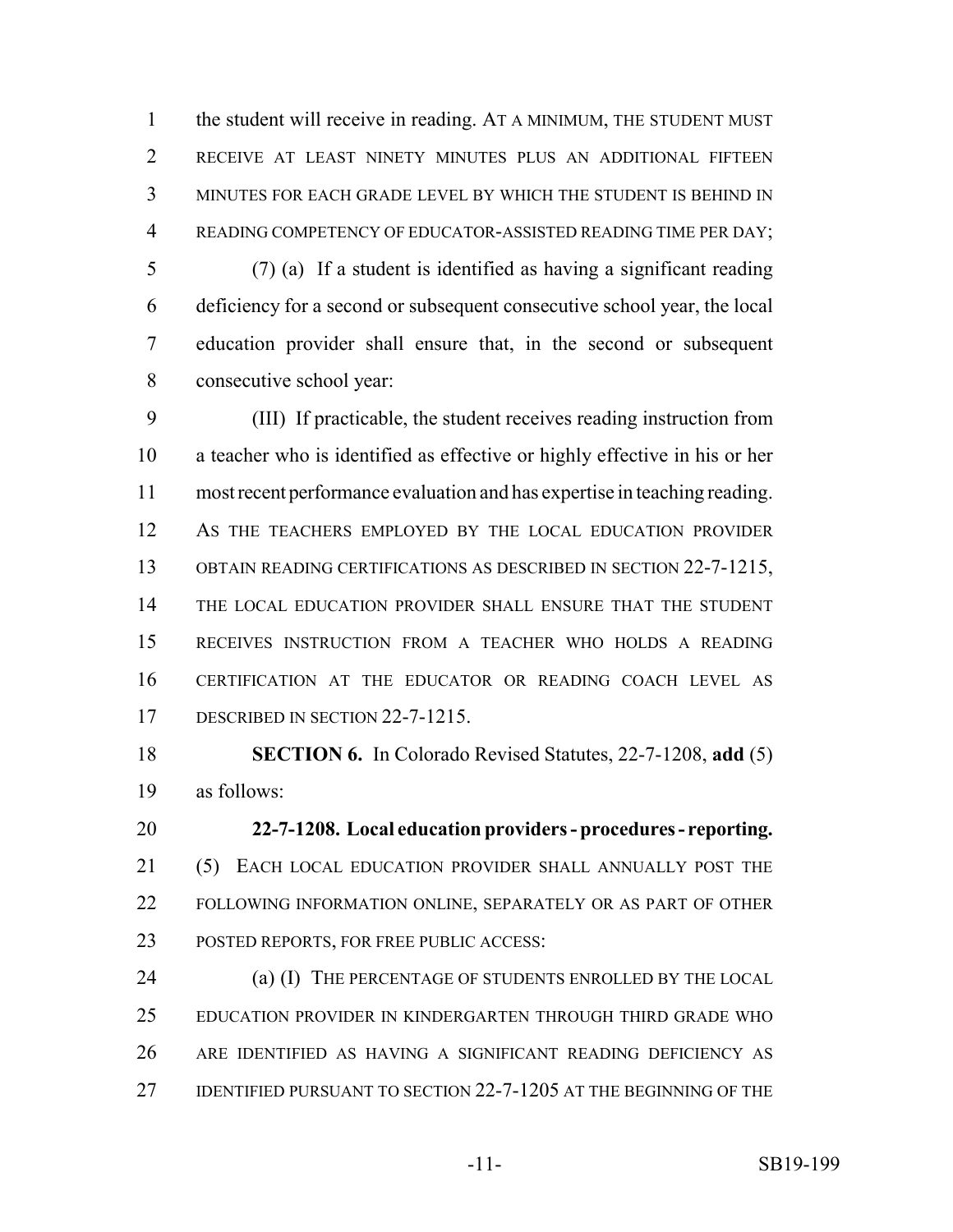1 SCHOOL YEAR AND AS IDENTIFIED AT THE END OF THE SCHOOL YEAR;

2 (II) THE PERCENTAGE OF STUDENTS ENROLLED BY THE LOCAL EDUCATION PROVIDER IN KINDERGARTEN THROUGH THIRD GRADE WHO DO NOT HAVE A SIGNIFICANT READING DEFICIENCY BUT ARE RECEIVING INSTRUCTIONAL SERVICES PURSUANT TO READ PLANS BECAUSE THEY DO NOT MEET THE GRADE-LEVEL EXPECTATIONS IN READING ADOPTED BY THE STATE BOARD, AS IDENTIFIED USING THE DISTRICT'S SELECTED READING ASSESSMENT AT THE BEGINNING OF THE SCHOOL YEAR AND AS IDENTIFIED AT THE END OF THE SCHOOL YEAR; AND

 (III) THE MEDIAN ACADEMIC GROWTH IN READING OVER THE SCHOOL YEAR OF STUDENTS ENROLLED BY THE LOCAL EDUCATION PROVIDER IN KINDERGARTEN THROUGH THIRD GRADE WHO ARE IDENTIFIED AS HAVING A SIGNIFICANT READING DEFICIENCY COMPARED WITH THE MEDIAN ACADEMIC GROWTH IN READING OVER THE SCHOOL YEAR OF STUDENTS WHO ARE ENROLLED IN KINDERGARTEN THROUGH THIRD GRADE AND DO NOT HAVE A SIGNIFICANT READING DEFICIENCY BUT DO NOT MEET THE GRADE-LEVEL EXPECTATIONS IN READING ADOPTED BY THE STATE BOARD, AS MEASURED BY THE LOCAL EDUCATION PROVIDER'S SELECTED READING ASSESSMENT;

20 (b) (I) THE PERCENTAGE OF STUDENTS ENROLLED STATEWIDE IN KINDERGARTEN THROUGH THIRD GRADE WHO ARE IDENTIFIED AS HAVING A SIGNIFICANT READING DEFICIENCY AT THE BEGINNING OF THE SCHOOL YEAR AND AS IDENTIFIED AT THE END OF THE SCHOOL YEAR, WHICH INFORMATION IS PROVIDED BY THE DEPARTMENT PURSUANT TO SECTION  $25 \quad 22 - 7 - 1213 \, (5);$ 

26 (II) THE PERCENTAGE OF STUDENTS ENROLLED STATEWIDE IN KINDERGARTEN THROUGH THIRD GRADE AT THE BEGINNING OF THE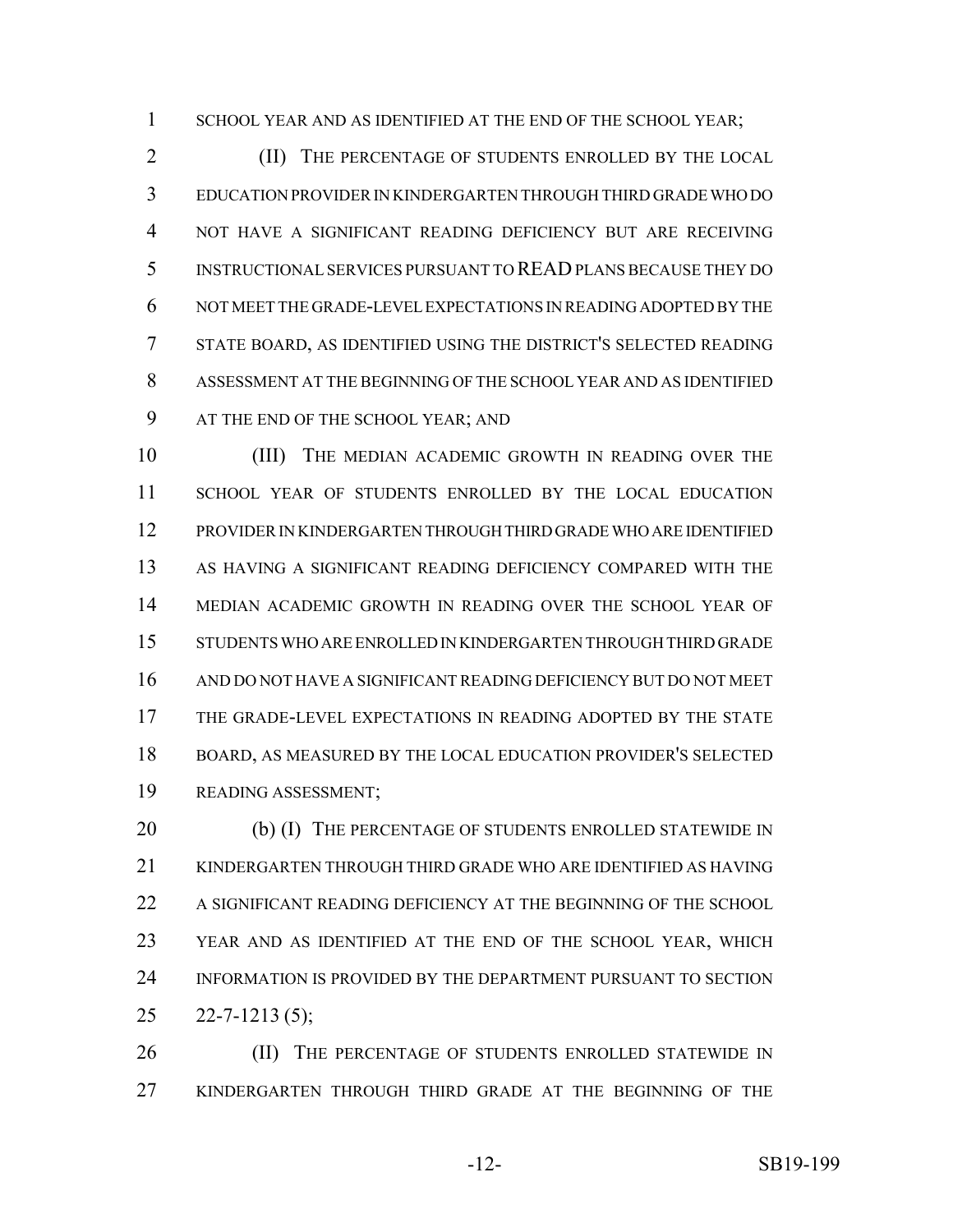SCHOOL YEAR AND AS IDENTIFIED AT THE END OF THE SCHOOL YEAR WHO 2 DO NOT HAVE A SIGNIFICANT READING DEFICIENCY BUT ARE RECEIVING INSTRUCTIONAL SERVICES PURSUANT TO READ PLANS BECAUSE THEY DO NOT MEET THE GRADE-LEVEL EXPECTATIONS IN READING ADOPTED BY THE STATE BOARD, WHICH INFORMATION IS PROVIDED BY THE DEPARTMENT PURSUANT TO SECTION 22-7-1213 (5); AND

 (III) THE MEDIAN ACADEMIC GROWTH IN READING OVER THE SCHOOL YEAR OF STUDENTS ENROLLED STATEWIDE IN KINDERGARTEN THROUGH THIRD GRADE WHO ARE IDENTIFIED AS HAVING A SIGNIFICANT READING DEFICIENCY COMPARED WITH THE MEDIAN ACADEMIC GROWTH IN READING OVER THE SCHOOL YEAR OF STUDENTS WHO ARE ENROLLED STATEWIDE IN KINDERGARTEN THROUGH THIRD GRADE AND WHO DO NOT HAVE A SIGNIFICANT READING DEFICIENCY BUT DO NOT MEET THE GRADE-LEVEL EXPECTATIONS IN READING ADOPTED BY THE STATE BOARD, WHICH INFORMATION IS PROVIDED BY THE DEPARTMENT PURSUANT TO SECTION 22-7-1213 (5);

 (c) THE AMOUNT OF PER-PUPIL INTERVENTION MONEY THE LOCAL EDUCATION PROVIDER RECEIVES IN EACH BUDGET YEAR AND A DESCRIPTION OF HOW THE MONEY IS SPENT; AND

20 (d) THE AMOUNT OF MONEY THE LOCAL EDUCATION PROVIDER RECEIVES THROUGH THE EARLY LITERACY GRANT PROGRAM, IF ANY, AND 22 A DESCRIPTION OF HOW THE MONEY IS SPENT.

 **SECTION 7.** In Colorado Revised Statutes, 22-7-1209, **amend** 24 (2)(a)(I), (2)(b), (2)(c), and (3) introductory portion; and **add** (1)(d.5), 25 (7), and (8) as follows:

 **22-7-1209. State board - rules - department - duties.** (1) The state board shall promulgate rules in accordance with the "State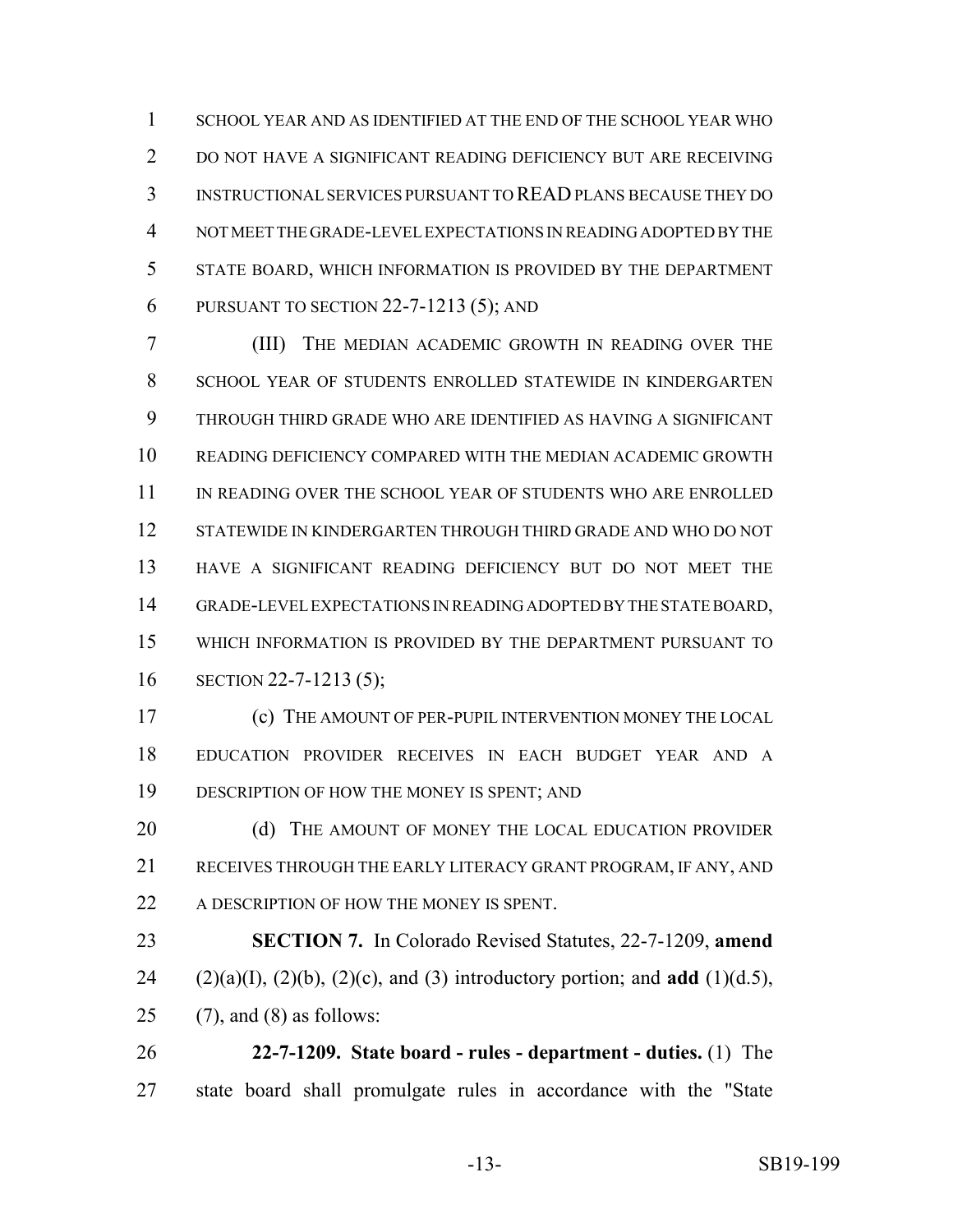Administrative Procedure Act", article 4 of title 24, as necessary to implement the provisions of this part 12, which rules must include, but need not be limited to:

 (d.5) THE TIME FRAMES AND PROCEDURES FOR SUBMITTING INFORMATION CONCERNING THE USE OF PER-PUPIL INTERVENTION MONEY; (2) (a) (I) Using the procedure developed pursuant to subsection (3) of this section, the department shall review and recommend to the state board reading assessments, including interim, summative, and diagnostic assessments, for kindergarten and first, second, and third grades that, at a minimum, meet the criteria specified in subsection  $(\frac{1}{a})(\frac{1}{b})$  SUBSECTION  $(2)(a)(II)$  of this section. Following action by the 12 state board to approve reading assessments pursuant to subsection (1)(b) of this section, the department shall create a list of the approved reading assessments for kindergarten and first, second, and third grades for use by local education providers. The department shall update the list of approved reading assessments on or before July 1, 2019, and every four years thereafter as necessary. The department shall work with the approved assessment publishers to better align, to the extent practicable, the minimum reading competency levels for third grade, which are based on the scores attained on the approved assessments, with the preschool through elementary and secondary education standards for third-grade reading adopted pursuant to section 22-7-1005.

 (b) Using the procedure developed pursuant to subsection (3) of this section, the department shall create an advisory list of evidence-based or scientifically based instructional programming in reading AND SUPPORTING TECHNOLOGIES, INCLUDING SOFTWARE, FOR ASSESSING AND MONITORING STUDENT PROGRESS that local education providers are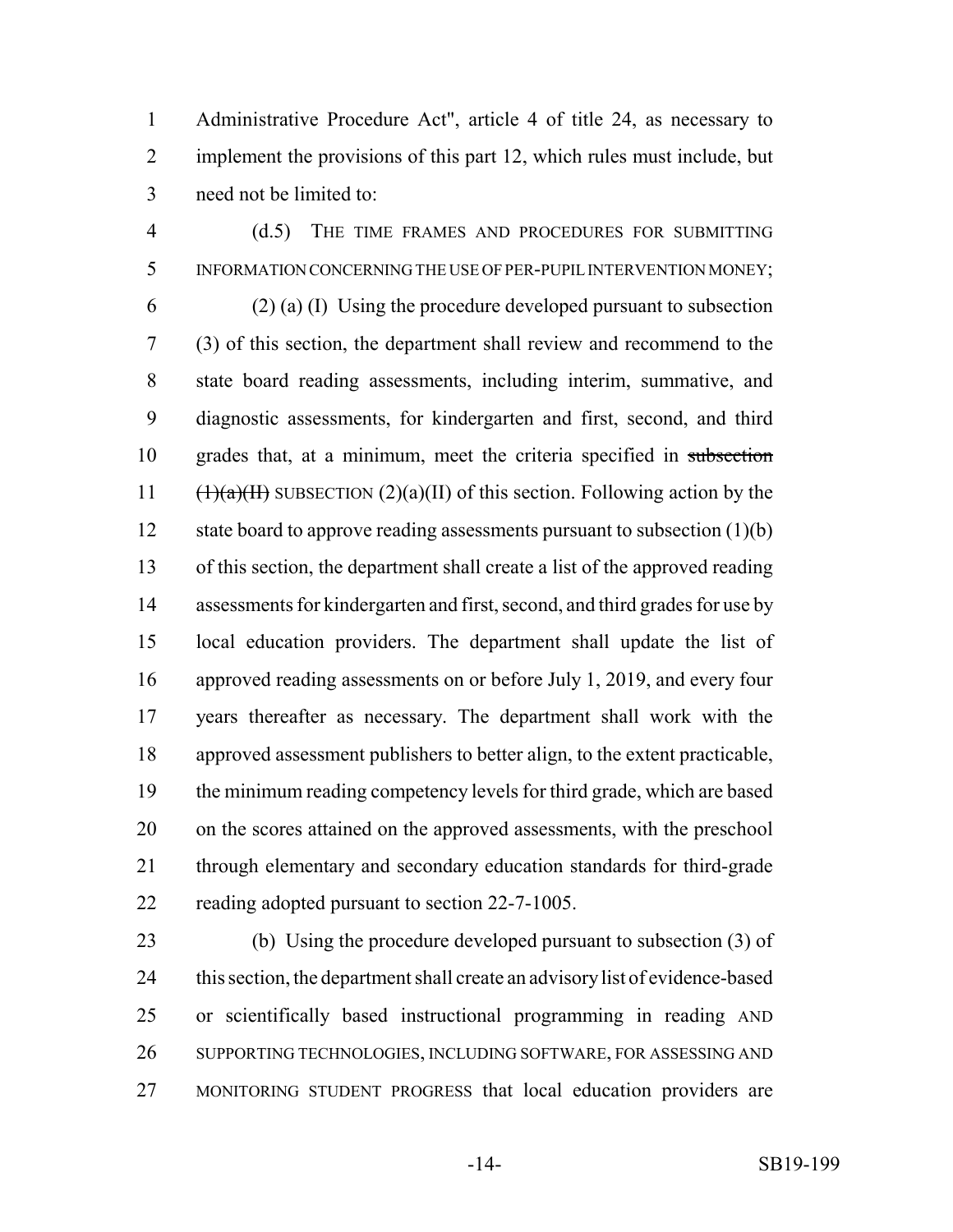1 encouraged to use, which programming, is AND TECHNOLOGY, INCLUDING SOFTWARE, ARE aligned with the recommended reading assessments, 3 including the assessment required in subsection  $(2)(a)(II)(D)$  of this section. The advisory list may include only programming AND TECHNOLOGY, INCLUDING SOFTWARE, that, at a minimum:

 (I) Has HAVE been proven to accelerate student progress in attaining reading competency;

 (II) WITH REGARD TO INSTRUCTIONAL PROGRAMMING, provides explicit and systematic skill development in the areas of phonemic awareness; phonics; vocabulary development; reading fluency, including oral skills; and reading comprehension;

 (II.5) WITH REGARD TO INSTRUCTIONAL PROGRAMMING, is evidence-based or scientifically based and is aligned with the preschool through elementary and secondary education standards for reading 15 adopted by the state board pursuant to section 22-7-1005;

 (III) WITH REGARD TO INSTRUCTIONAL PROGRAMMING, includes evidence-based or scientifically based and reliable assessments;

 (IV) Provides PROVIDE initial and ongoing analysis of the student's progress in attaining reading competency; and

 (V) WITH REGARD TO INSTRUCTIONAL PROGRAMMING, includes texts on core academic content to assist the student in maintaining or meeting grade-appropriate proficiency levels in academic subjects in addition to reading.

 (c) Using the procedure developed pursuant to subsection (3) of this section, the department shall create an advisory list of professional development programs that are related to addressing significant reading 27 deficiencies and to applying intervention instruction and strategies, in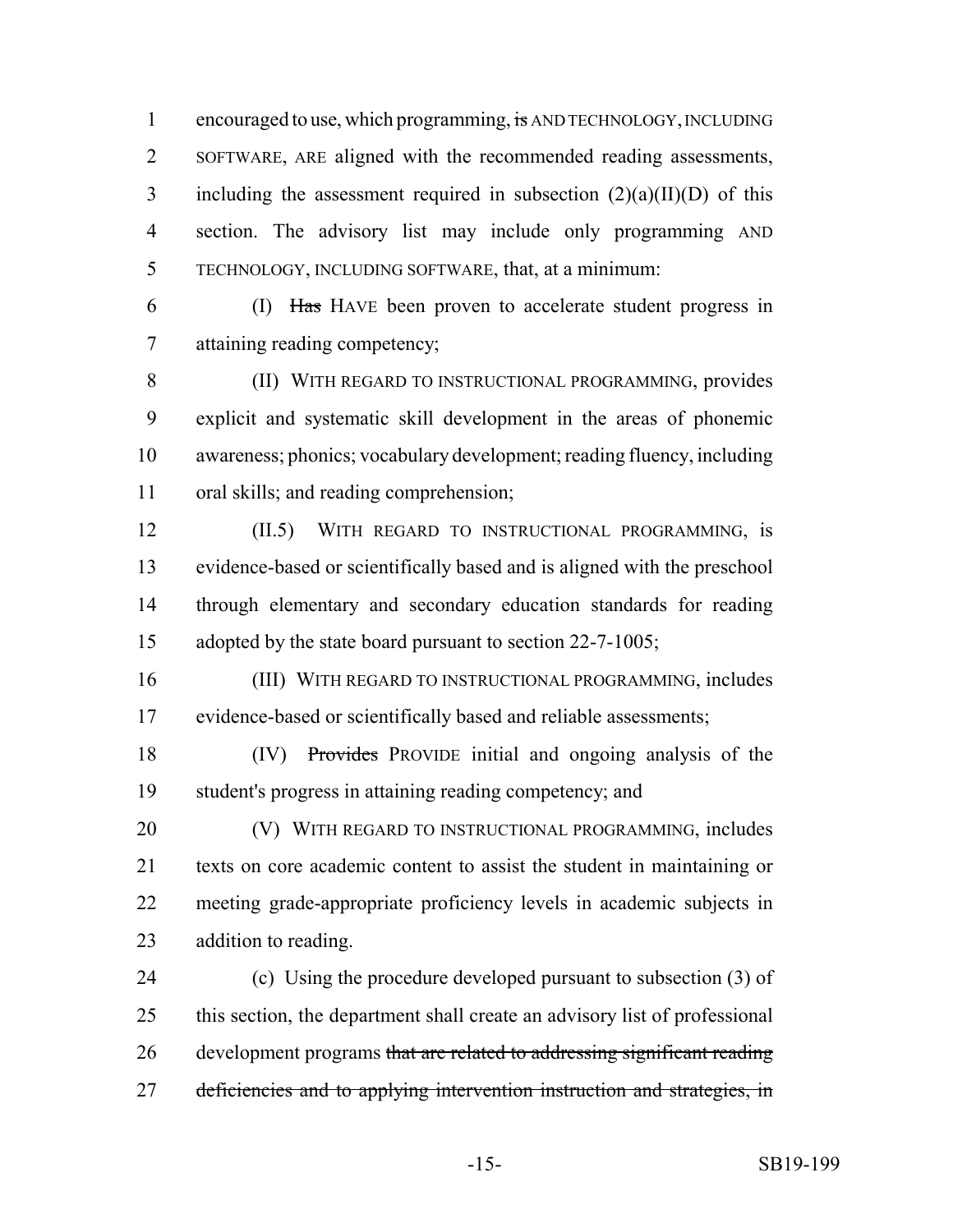1 addition to programs related to teaching general literacy, that local education providers are encouraged to use. THE ADVISORY LIST OF PROFESSIONAL DEVELOPMENT PROGRAMS MAY INCLUDE ONLY PROGRAMS THAT ARE ALIGNED WITH AND REINFORCE THE PROFESSIONAL DEVELOPMENT PROVIDED THROUGH THE READING CERTIFICATION PROGRAM DESCRIBED IN SECTION 22-7-1215.

 (3) The department shall develop and implement a procedure for identifying the reading assessments it recommends to the state board for 9 the approved list of reading assessments described in subsection  $(2)(a)$  of this section and for creating the advisory lists of instructional programming and professional development programs described in 12 subsections  $(2)(b)$ ,  $(2)(c)$ , and  $(2)(d)$  SUBSECTIONS  $(2)(b)$  AND  $(2)(c)$  of this section. At a minimum, the procedure must include:

 (7) BEGINNING IN THE 2019-20 BUDGET YEAR, THE DEPARTMENT SHALL CONTRACT WITH AN ENTITY TO DEVELOP AND IMPLEMENT A PUBLIC INFORMATION CAMPAIGN TO EMPHASIZE THE IMPORTANCE OF LEARNING TO READ BY THIRD GRADE AND TO HIGHLIGHT THE LOCAL EDUCATION PROVIDERS THAT ARE ACHIEVING HIGH PERCENTAGES OF THIRD-GRADE STUDENTS WHO DEMONSTRATE READING COMPETENCY. THE PUBLIC INFORMATION CAMPAIGN MUST BE DISSEMINATED STATEWIDE AND MUST EMPHASIZE THE IMPORTANT ROLES THAT EDUCATORS AND PARENTS HAVE 22 IN TEACHING CHILDREN TO READ AND IN PROVIDING A SCHOOL AND HOME ENVIRONMENT THAT PROMOTES READING. THE DEPARTMENT IS ENCOURAGED TO WORK WITH THE PUBLIC AND PRIVATE LIBRARY AGENCIES THROUGHOUT THE STATE IN DEVELOPING AND IMPLEMENTING THE PUBLIC INFORMATION CAMPAIGN.

(8) BEGINNING IN THE 2019-20 BUDGET YEAR, THE DEPARTMENT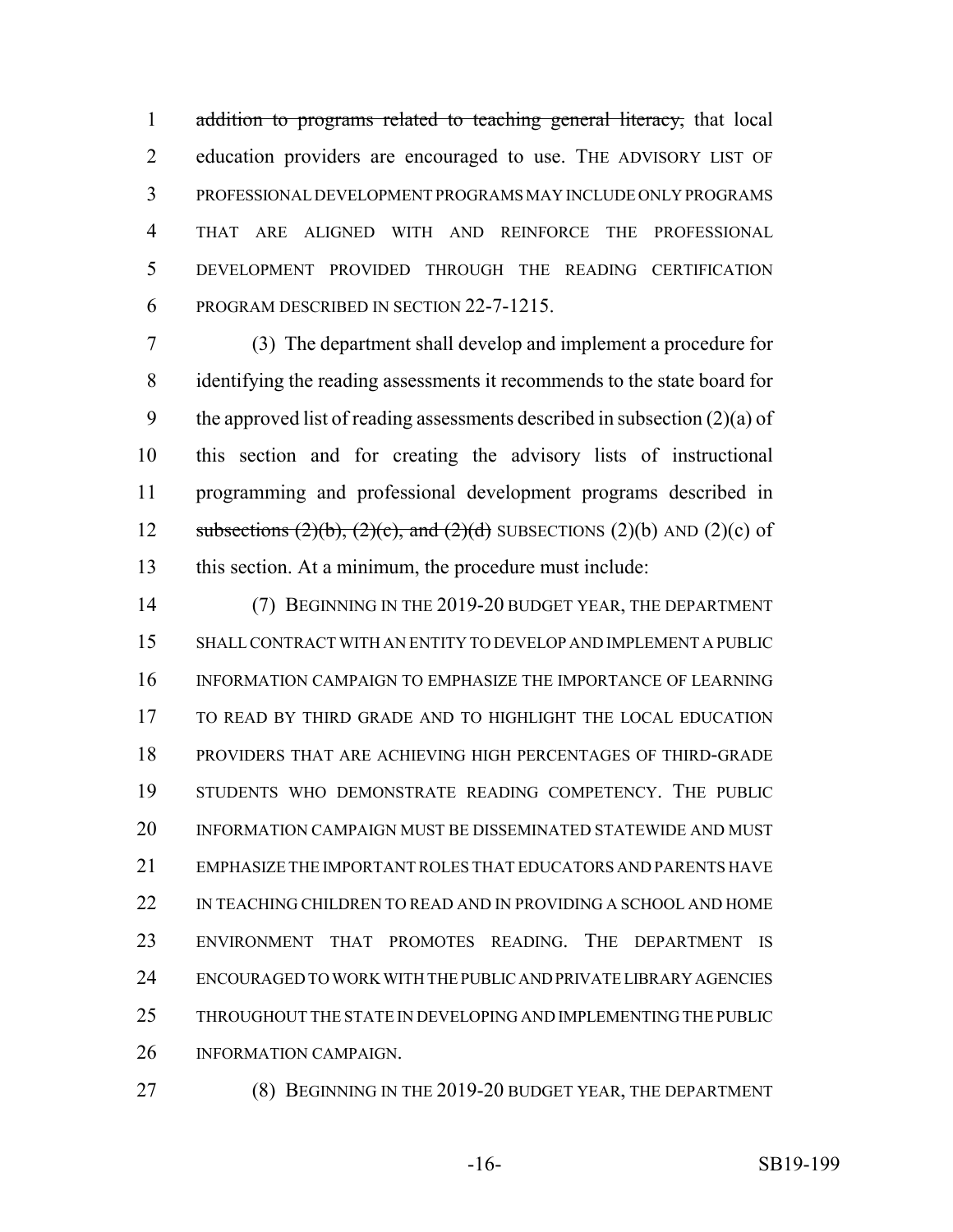SHALL CONTRACT WITH ONE OR MORE QUALIFIED ENTITIES TO INDEPENDENTLY REVIEW EACH LOCAL EDUCATION PROVIDER'S USE OF PER-PUPIL INTERVENTION MONEY AND GRANT MONEY RECEIVED THROUGH THE EARLY LITERACY GRANT PROGRAM TO EVALUATE WHETHER THE MANNER IN WHICH THE LOCAL EDUCATION PROVIDER USED THE MONEY CONTRIBUTED TO STUDENTS ENROLLED IN KINDERGARTEN THROUGH THIRD GRADE WHO WERE IDENTIFIED AS HAVING SIGNIFICANT READING DEFICIENCIES OR RECEIVED INSTRUCTIONAL SERVICES PURSUANT TO READ PLANS MAKING MEASURABLE PROGRESS TOWARD READING COMPETENCY. **SECTION 8.** In Colorado Revised Statutes, 22-7-1210, **amend**

(4)(b)(IV); **repeal** (5) and (6); and **add** (4)(c) and (4)(d) as follows:

 **22-7-1210. Early literacy fund - created - repeal.** (4) The money in the fund is subject to annual appropriation by the general assembly to the department. The department shall annually expend the money in the fund as follows:

 (b) Beginning in the 2013-14 budget year and for budget years thereafter:

 (IV) The department shall allocate the remaining money annually credited to the fund, as provided in the annual general appropriations bill, to the local education providers as per-pupil intervention money 22 calculated pursuant to subsection (5) of this section, AS IT EXISTED PRIOR 23 TO THE EFFECTIVE DATE OF SUBSECTION (4)(c) OF THIS SECTION.

 (c) (I) IN ADDITION TO THE ALLOCATIONS DESCRIBED IN 25 SUBSECTION (4)(b) OF THIS SECTION, FOR THE 2019-20 BUDGET YEAR, THE DEPARTMENT SHALL USE AT LEAST FIVE HUNDRED THOUSAND DOLLARS TO IMPLEMENT THE PUBLIC INFORMATION CAMPAIGN TO PROMOTE READING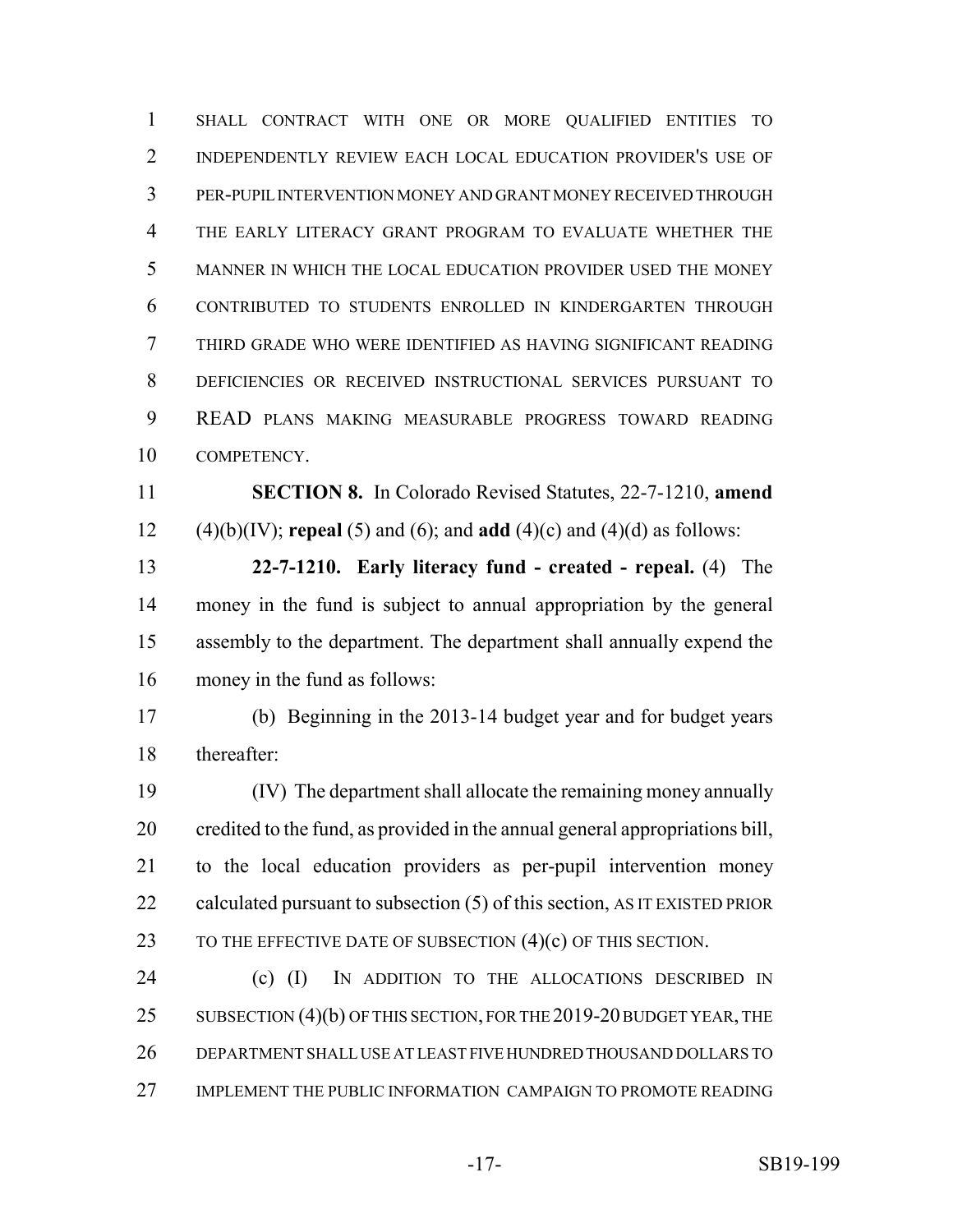DESCRIBED IN SECTION 22-7-1209 (7).

2 (II) NOTWITHSTANDING THE PROVISIONS OF SUBSECTION (4)(b)(II) AND (4)(b)(IV) OF THIS SECTION, FOR THE 2019-20 BUDGET YEAR, OF THE AMOUNT THAT REMAINS AFTER THE ALLOCATIONS DESCRIBED IN 5 SUBSECTIONS  $(4)(b)(I)$ ,  $(4)(b)(III)$ , AND  $(4)(c)(I)$  OF THIS SECTION, AS PROVIDED IN THE ANNUAL GENERAL APPROPRIATIONS BILL, THE DEPARTMENT SHALL USE SEVENTY-FIVE PERCENT FOR GRANTS AWARDED THROUGH THE EARLY LITERACY GRANT PROGRAM CREATED IN SECTION 22-7-1211 AND ALLOCATE TWENTY-FIVE PERCENT TO LOCAL EDUCATION PROVIDERS AS PER-PUPIL INTERVENTION MONEY AS PROVIDED IN SECTION 22-7-1210.5.

 (III) SUBSECTION (4)(b) OF THIS SECTION AND THIS SUBSECTION (4)(c) ARE REPEALED, EFFECTIVE JULY 1, 2020.

 (d) BEGINNING IN THE 2020-21 BUDGET YEAR AND FOR BUDGET YEARS THEREAFTER, THE DEPARTMENT MAY USE UP TO ONE PERCENT OF THE MONEY ANNUALLY APPROPRIATED FROM THE FUND TO OFFSET THE COSTS OF ADMINISTERING THIS PART 12, AND THE DEPARTMENT SHALL USE:

 (I) AT LEAST ONE MILLION DOLLARS, AS PROVIDED IN THE ANNUAL GENERAL APPROPRIATIONS BILL, TO IMPLEMENT THE READING 21 CERTIFICATION PROGRAM DESCRIBED IN SECTION 22-7-1215:

 (II) AT LEAST FIVE HUNDRED THOUSAND DOLLARS, AS PROVIDED 23 IN THE ANNUAL GENERAL APPROPRIATIONS BILL, TO IMPLEMENT THE PUBLIC INFORMATION CAMPAIGN TO PROMOTE READING DESCRIBED IN SECTION 22-7-1209 (7); AND

26 (III) OF THE REMAINING MONEY CREDITED TO THE FUND, EIGHTY-FIVE PERCENT TO IMPLEMENT THE EARLY LITERACY GRANT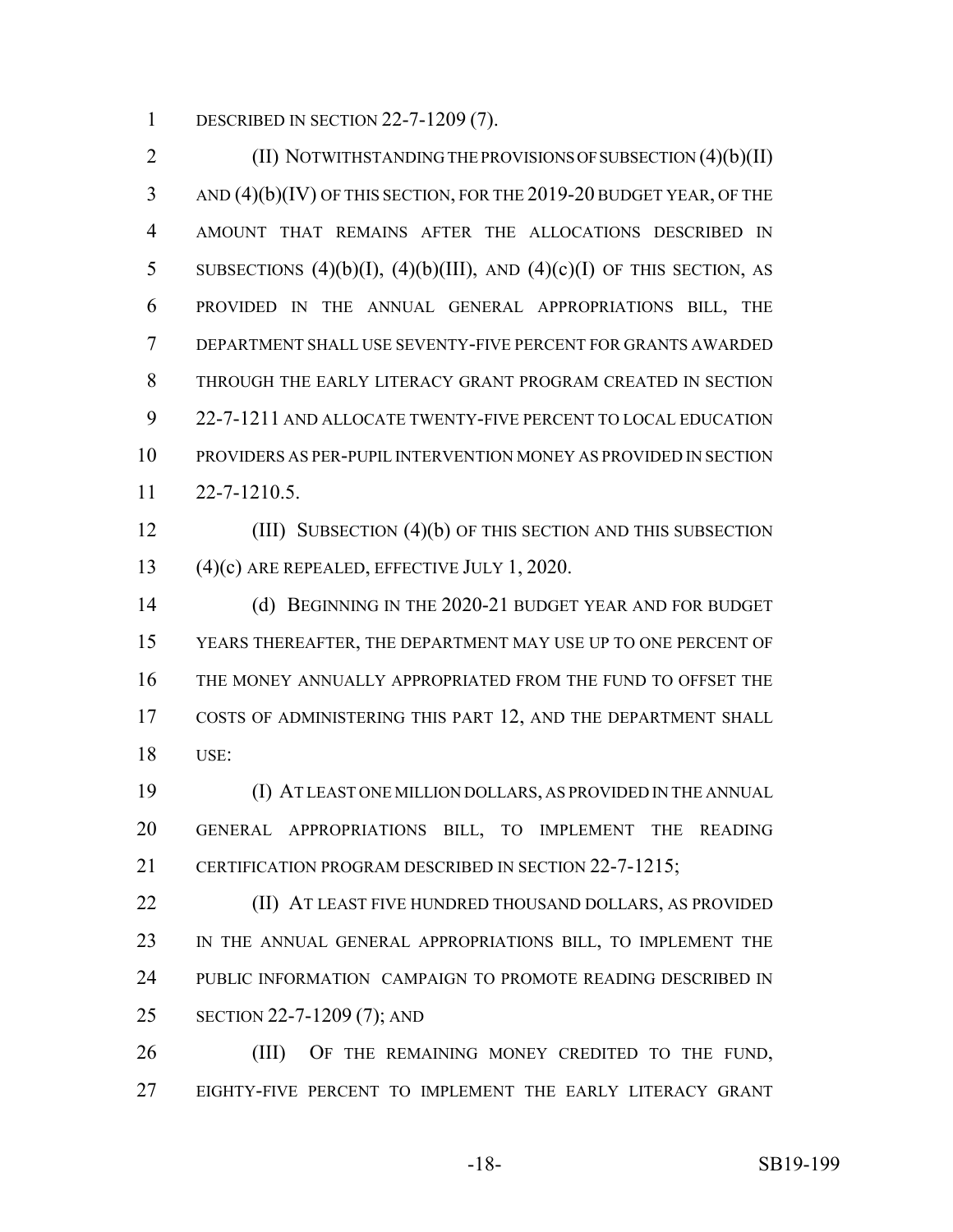1 PROGRAM CREATED IN SECTION 22-7-1211 AND FIFTEEN PERCENT FOR 2 ALLOCATION TO LOCAL EDUCATION PROVIDERS AS PER-PUPIL 3 INTERVENTION MONEY AS PROVIDED IN SECTION 22-7-1210.5.

4 (5) (a) (I) The department shall allocate the per-pupil intervention 5 moneys to the local education providers as required in subparagraph (IV) 6 of paragraph (b) of subsection (4) of this section by first dividing the 7 amount of moneys available by the total number of students enrolled in 8 kindergarten and first, second, and third grades in public schools in the 9 state who were identified as having significant reading deficiencies and 10 received instructional services pursuant to READ plans in the budget year 11 preceding the year in which the moneys are allocated. The department 12 shall then allocate to each local education provider an amount equal to 13 said per-pupil amount multiplied by the number of students enrolled in 14 kindergarten and first, second, and third grades in public schools operated 15 by the local education provider who were identified as having significant 16 reading deficiencies and received instructional services pursuant to 17 READ plans in the budget year preceding the year in which the moneys 18 are allocated.

19 <del>(II) Repealed.</del>

20 (b) A local education provider may use the per-pupil intervention 21 money only as follows:

22 (I) To provide full-day kindergarten services to students enrolled 23 in one or more of the public schools operated by the local education 24 provider;

25 (II) To operate a summer school literacy program as described in 26 section 22-7-1212;

27 (III) To purchase tutoring services in reading for students who are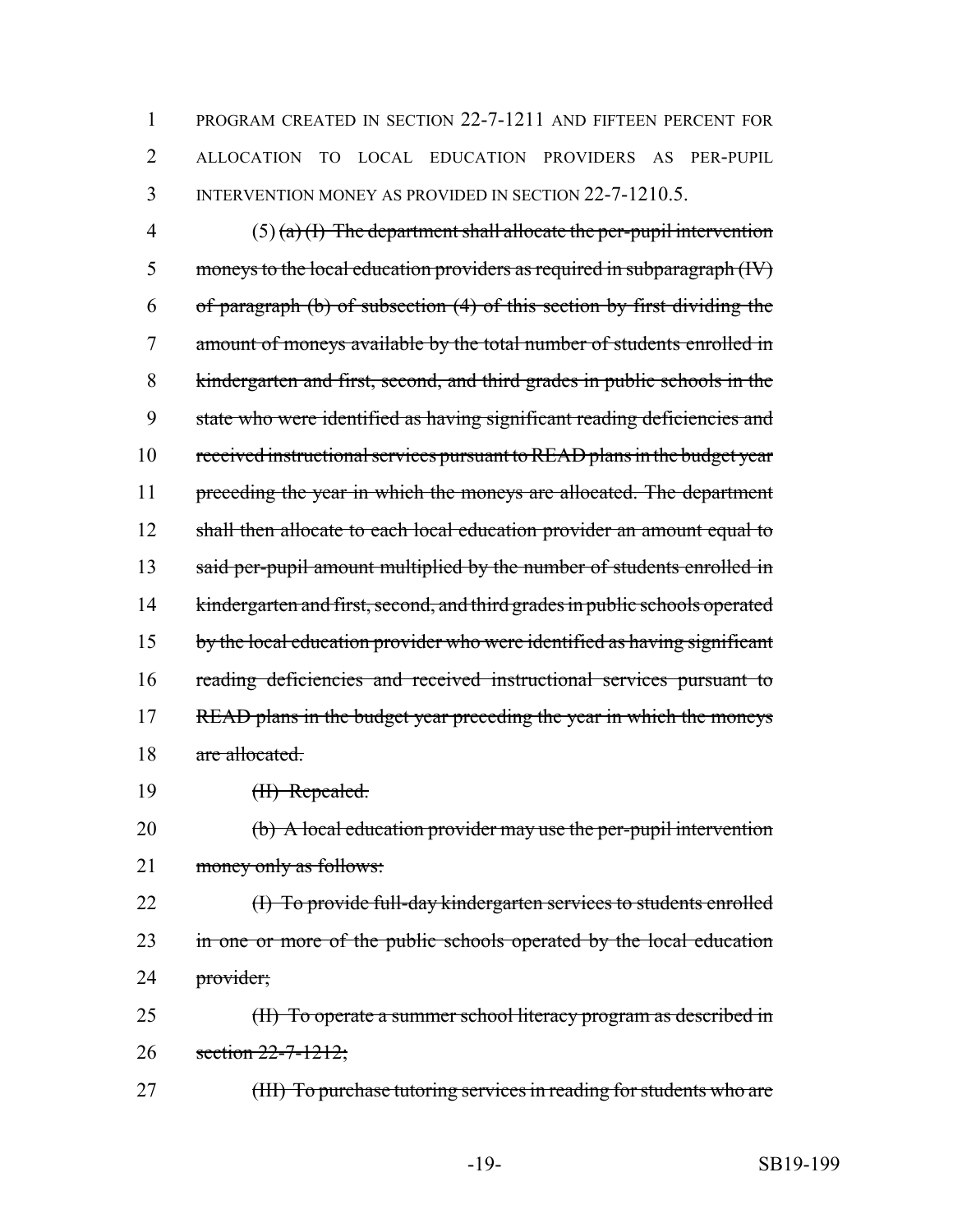receiving instructional services pursuant to READ plans;

2 (HH.5) (Deleted by amendment, L. 2018.)

 (IV) To provide other targeted, scientifically based or evidence-based intervention services to students who are receiving instructional services pursuant to READ plans, which services are approved by the department;

 (V) For a local education provider that is a small rural school 8 district as defined in section  $22-7-1211$  (4)(a), to purchase from a board of cooperative services the services of a literacy specialist to provide educator professional development in literacy and other support in 11 implementing the requirements of this part 12; or

 (VI) To provide professional development programming to support educators in teaching literacy; except that a local education provider may not use more than fifteen percent of the per-pupil intervention money received in a budget year for this purpose. Professional development programming authorized in this subsection (5)(b)(VI) may include literacy coaches who provide job-embedded, ongoing professional development to support kindergarten-through-third-grade teacher competence in the 20 evidence-based or scientifically based teaching of phonemic awareness; 21 phonics; vocabulary development; reading fluency, including oral skills; 22 and reading comprehension.

 (c) Each budget year, prior to receiving per-pupil intervention 24 money, each local education provider shall submit to the department, for informational purposes, an explanation of the manner in which it will use 26 the money in the coming budget year and the number of students for 27 which the local education provider may receive per-pupil intervention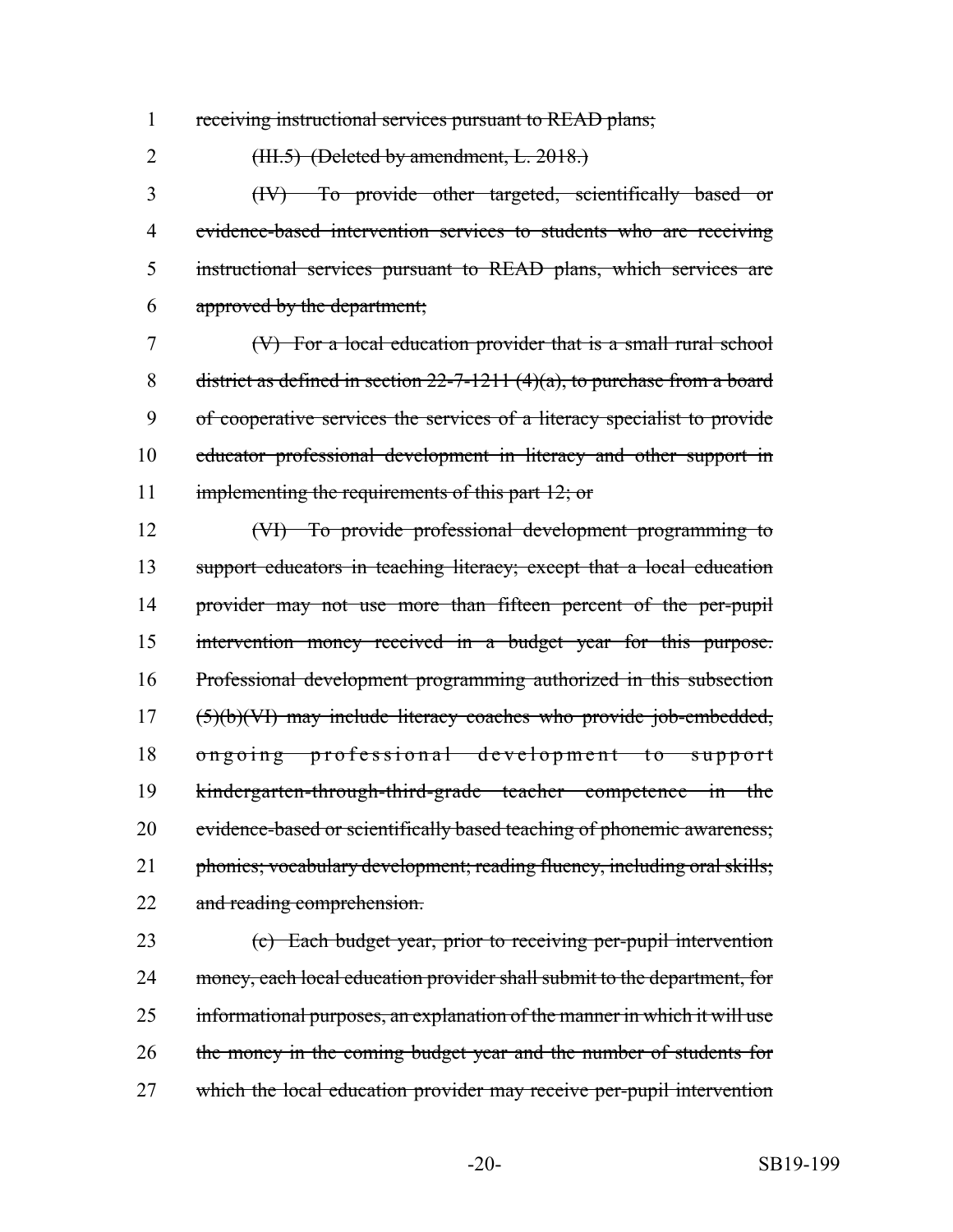money. If the local education provider intends to provide a service 2 described in subsection  $(5)(b)(IV)$  of this section, the department shall review the service and provide the per-pupil intervention money for the service only if the service meets the requirements specified in subsection ( $5)(b)(IV)$  of this section. Upon the request of the department, a local education provider shall provide specific expenditure information to the department that specifies the manner in which the local education provider spent the per-pupil intervention money it received in a budget year.

 (d) In using the per-pupil intervention moneys allocated pursuant 11 to this subsection (5), each local education provider shall ensure that 12 some type of intervention, as described in paragraph (b) of this subsection 13  $(5)$ , is available to each student who is identified as having a significant 14 reading deficiency and who is enrolled in kindergarten or first, second, or 15 third grade in a school operated by the local education provider.

 (6) Each local education provider shall ensure that the per-pupil 17 intervention money it receives in each budget year is used to improve the 18 reading competency of students enrolled in kindergarten and grades one 19 through three and does not replace other money that would otherwise be 20 used for this purpose.

 **SECTION 9.** In Colorado Revised Statutes, **add** 22-7-1210.5 as follows:

 **22-7-1210.5. Per-pupil intervention money - uses - distribution - monitoring.** (1) TO DISTRIBUTE THE MONEY APPROPRIATED PURSUANT TO SECTION 22-7-1210 (4) FOR PER-PUPIL INTERVENTION MONEY, THE DEPARTMENT SHALL ANNUALLY CALCULATE THE PER-PUPIL AMOUNT BY DIVIDING THE AMOUNT OF MONEY AVAILABLE BY THE TOTAL NUMBER OF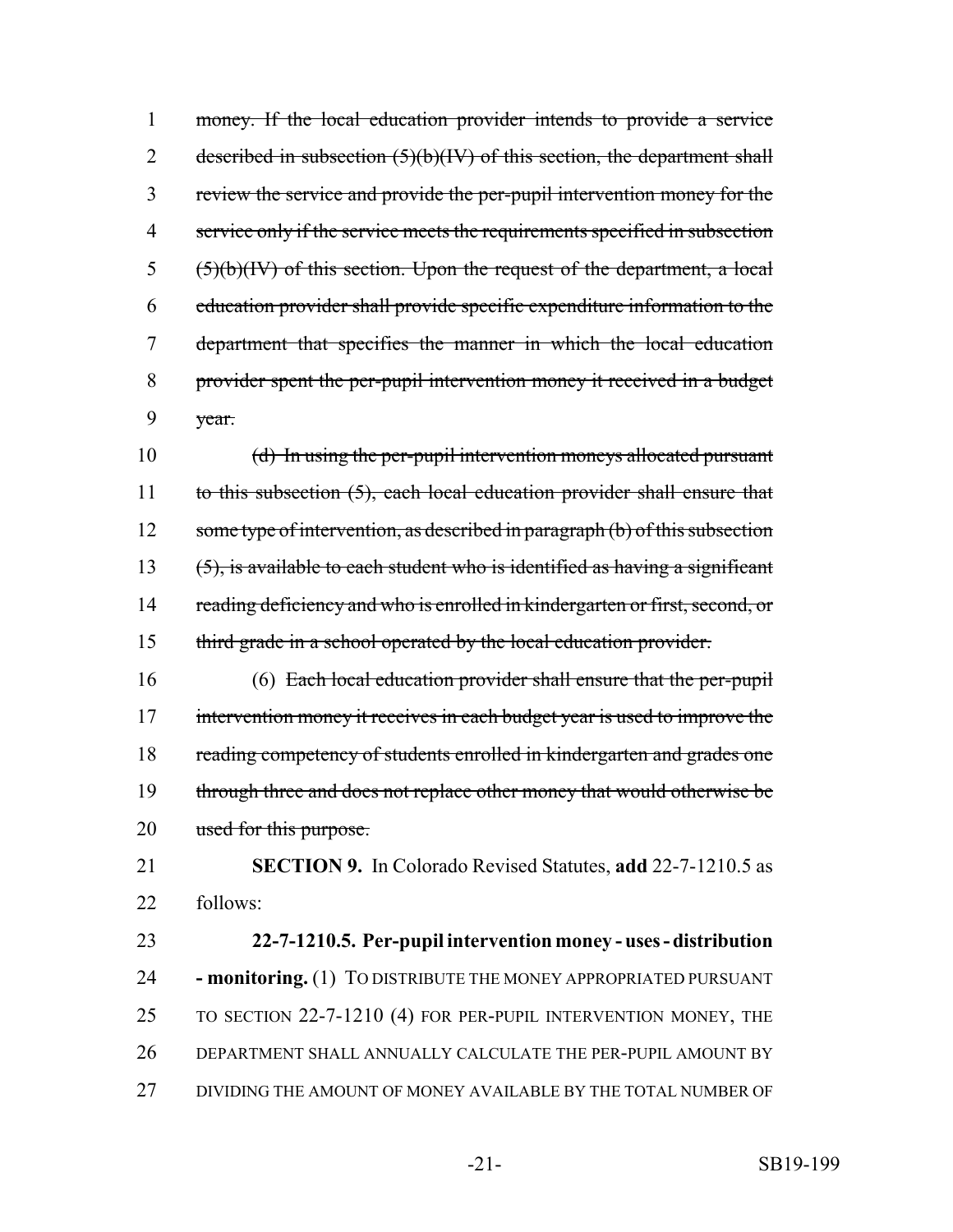STUDENTS ENROLLED IN KINDERGARTEN AND FIRST, SECOND, AND THIRD GRADES IN PUBLIC SCHOOLS IN THE STATE WHO WERE IDENTIFIED AS HAVING SIGNIFICANT READING DEFICIENCIES AND RECEIVED INSTRUCTIONAL SERVICES PURSUANT TO READ PLANS IN THE BUDGET YEAR PRECEDING THE YEAR IN WHICH THE MONEY IS DISTRIBUTED. SUBJECT TO THE REQUIREMENTS OF THIS SECTION, A LOCAL EDUCATION PROVIDER MAY RECEIVE PER-PUPIL INTERVENTION MONEY IN AN AMOUNT EQUAL TO THE CALCULATED PER-PUPIL AMOUNT MULTIPLIED BY THE NUMBER OF STUDENTS ENROLLED IN KINDERGARTEN AND FIRST, SECOND, AND THIRD GRADES IN PUBLIC SCHOOLS OPERATED BY THE LOCAL EDUCATION PROVIDER WHO WERE IDENTIFIED AS HAVING SIGNIFICANT READING DEFICIENCIES AND RECEIVED INSTRUCTIONAL SERVICES PURSUANT TO READ PLANS IN THE BUDGET YEAR PRECEDING THE YEAR 14 IN WHICH THE MONEY IS DISTRIBUTED.

 (2) (a) AT THE BEGINNING OF EACH BUDGET YEAR, TO RECEIVE A DISTRIBUTION OF PER-PUPIL INTERVENTION MONEY, A LOCAL EDUCATION PROVIDER MUST SUBMIT TO THE DEPARTMENT BY THE DATE SPECIFIED BY STATE BOARD RULE:

 (I) THE NUMBER OF STUDENTS ENROLLED IN KINDERGARTEN AND FIRST, SECOND, AND THIRD GRADES IN PUBLIC SCHOOLS OPERATED BY THE LOCAL EDUCATION PROVIDER WHO WERE IDENTIFIED AS HAVING SIGNIFICANT READING DEFICIENCIES AND RECEIVED INSTRUCTIONAL SERVICES PURSUANT TO READ PLANS IN THE BUDGET YEAR PRECEDING 24 THE YEAR IN WHICH THE MONEY IS DISTRIBUTED;

25 (II) A BUDGET, INCLUDING A NARRATIVE EXPLANATION, FOR THE USE OF THE PER-PUPIL INTERVENTION MONEY IN ACCORDANCE WITH THE USES DESCRIBED IN SUBSECTION (4) OF THIS SECTION;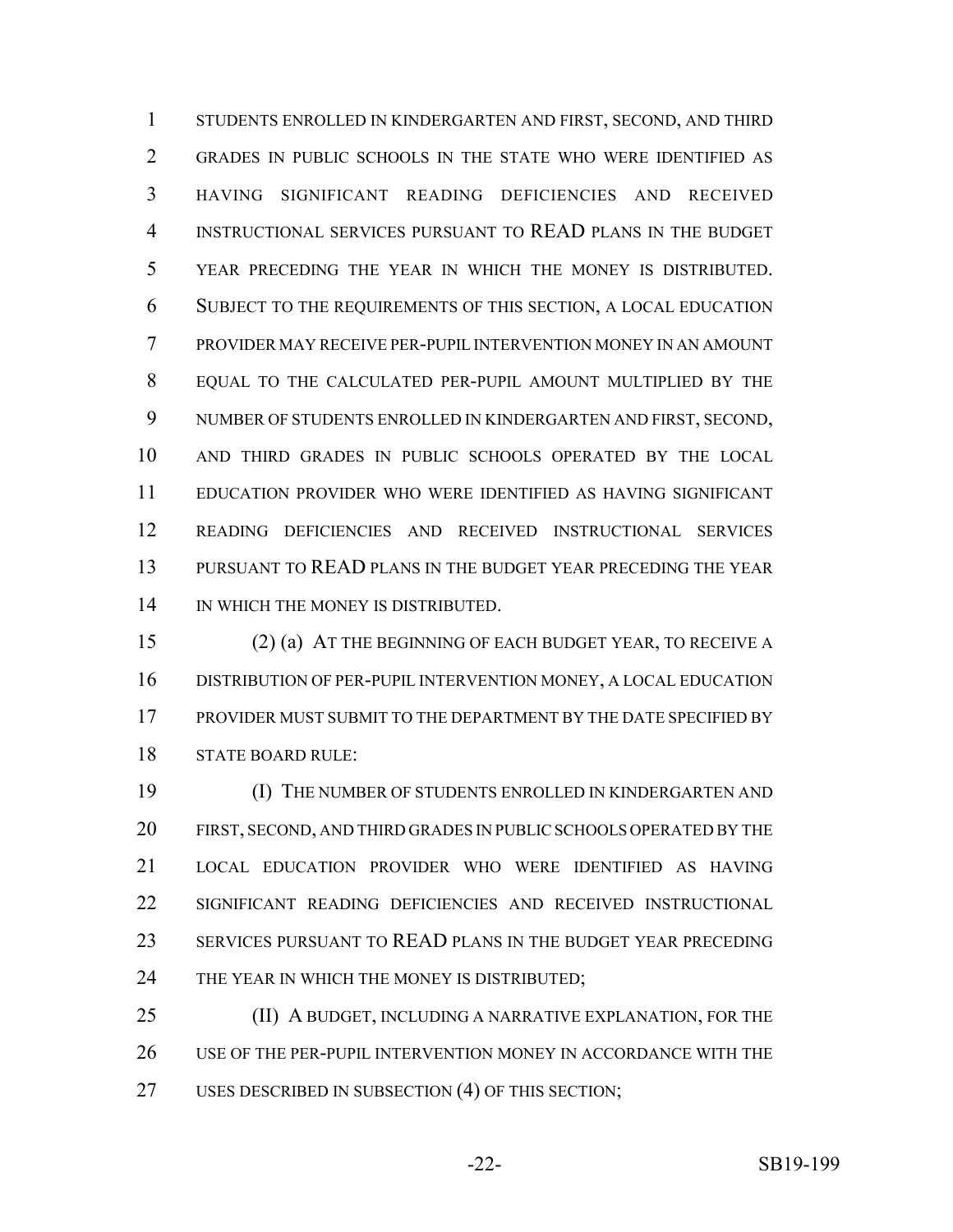(III) EVIDENCE THAT THE LOCAL EDUCATION PROVIDER IS USING, OR HAS A PLAN TO BEGIN USING BY THE 2020-21 BUDGET YEAR, APPROPRIATE SOFTWARE TO ASSESS AND MONITOR STUDENTS' PROGRESS TOWARD READING COMPETENCY; AND

 (IV) EVIDENCE THAT THE LOCAL EDUCATION PROVIDER EMPLOYS READING COACHES TO ASSIST TEACHERS IN KINDERGARTEN AND FIRST, SECOND, AND THIRD GRADE IN TEACHING READING AND, UPON IMPLEMENTATION OF THE READING CERTIFICATION PROGRAM DESCRIBED IN SECTION 22-7-1215, THAT THE KINDERGARTEN AND FIRST-, SECOND-, AND THIRD-GRADE TEACHERS HAVE, ARE SEEKING, OR ARE SCHEDULED TO SEEK A READING CERTIFICATION AT THE EDUCATOR OR READING COACH CERTIFICATION LEVEL.

 (b) AT THE END OF EACH BUDGET YEAR IN WHICH A LOCAL EDUCATION PROVIDER RECEIVES A DISTRIBUTION OF PER-PUPIL INTERVENTION MONEY, THE LOCAL EDUCATION PROVIDER SHALL SUBMIT TO THE DEPARTMENT BY THE DATE SPECIFIED BY STATE BOARD RULE:

 (I) SPECIFIC EXPENDITURE INFORMATION TO THE DEPARTMENT THAT DETAILS THE MANNER IN WHICH THE LOCAL EDUCATION PROVIDER SPENT THE PER-PUPIL INTERVENTION MONEY IT RECEIVED DURING THE BUDGET YEAR; AND

**(II) EVIDENCE THAT THE STUDENTS ENROLLED IN KINDERGARTEN**  THROUGH THIRD GRADE WHO WERE IDENTIFIED AS HAVING SIGNIFICANT READING DEFICIENCIES AT THE BEGINNING OF THE BUDGET YEAR MADE MEASURABLE PROGRESS TOWARD READING COMPETENCY OVER THE COURSE OF THE BUDGET YEAR.

 (3) (a) AT THE BEGINNING OF EACH BUDGET YEAR, THE DEPARTMENT SHALL DISTRIBUTE TO A LOCAL EDUCATION PROVIDER THE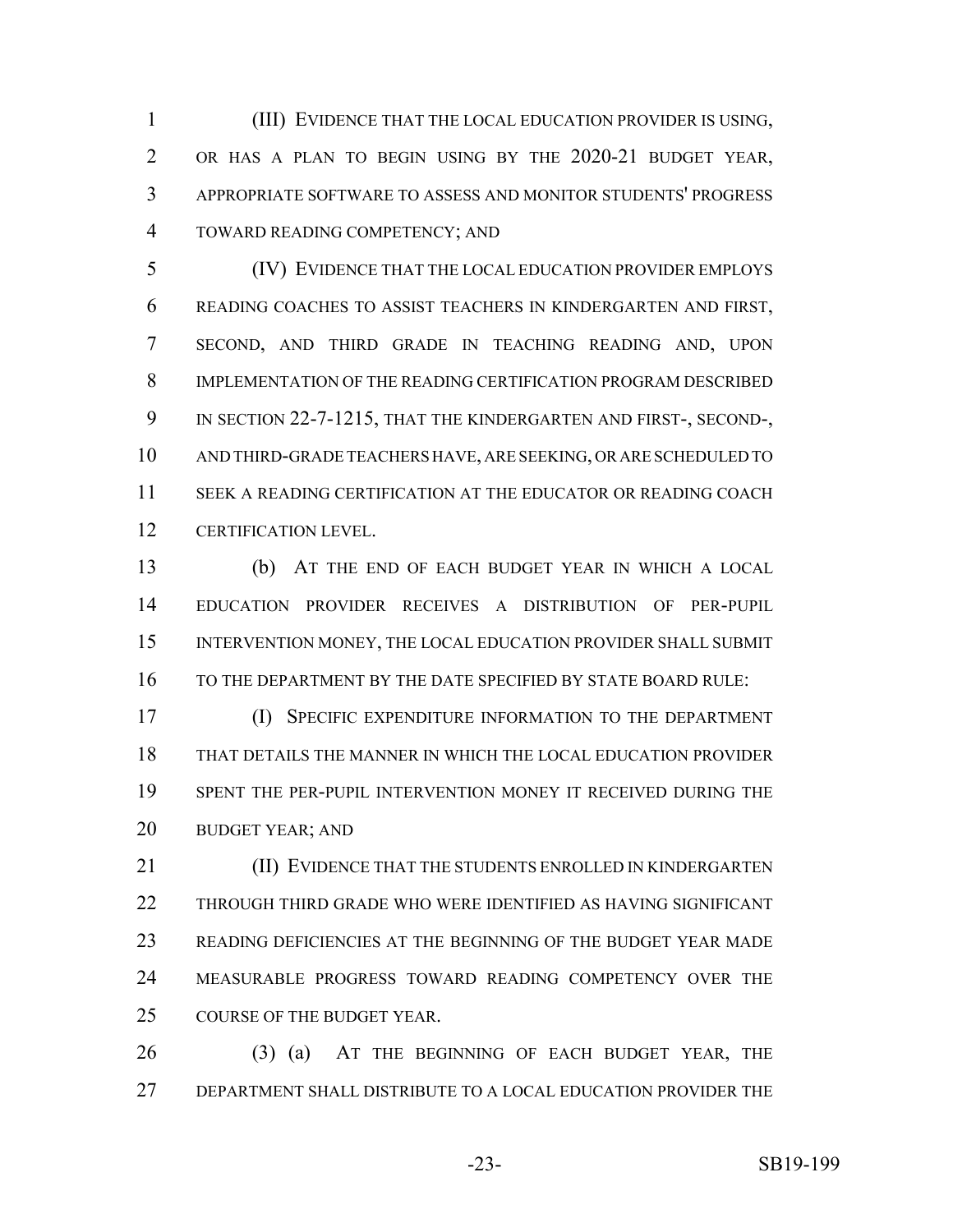AMOUNT OF PER-PUPIL INTERVENTION MONEY CALCULATED FOR THE LOCAL EDUCATION PROVIDER PURSUANT TO SUBSECTION (1) OF THIS SECTION FOR THE APPLICABLE BUDGET YEAR, BUT ONLY IF:

 (I) THE LOCAL EDUCATION PROVIDER SUBMITS THE INFORMATION DESCRIBED IN SUBSECTION (2) OF THIS SECTION;

 (II) FOR THE PRECEDING BUDGET YEAR, THE LOCAL EDUCATION PROVIDER USED THE MONEY FOR ONE OR MORE OF THE PURPOSES SPECIFIED IN SUBSECTION (4) OF THIS SECTION AND THE STUDENTS ENROLLED IN KINDERGARTEN THROUGH THIRD GRADE WHO WERE IDENTIFIED AS HAVING A SIGNIFICANT READING DEFICIENCY AND WERE RECEIVING INSTRUCTIONAL SERVICES PURSUANT TO READ PLANS FOR THAT BUDGET YEAR MADE MEASURABLE PROGRESS, AS DETERMINED BY AN INDEPENDENT EVALUATOR AS PROVIDED IN SECTION 22-7-1209 (8), TOWARD READING COMPETENCY; EXCEPT THAT THE PROVISIONS OF THIS SUBSECTION (3)(a)(II) DO NOT APPLY IF THE LOCAL EDUCATION PROVIDER DID NOT RECEIVE A DISTRIBUTION OF PER-PUPIL INTERVENTION MONEY IN 17 THE PRECEDING BUDGET YEAR; AND

 (III) IF THE LOCAL EDUCATION PROVIDER IS EXPECTING TO USE THE PER-PUPIL INTERVENTION MONEY FOR TARGETED INTERVENTION SERVICES 20 AS DESCRIBED IN SUBSECTION (4)(d) OF THIS SECTION, THE DEPARTMENT REVIEWS AND APPROVES THE SERVICES. THE DEPARTMENT SHALL NOT APPROVE SERVICES THAT HAVE NOT BEEN IMPLEMENTED AND PROVEN TO BE SUCCESSFUL WITH A STUDENT POPULATION AND UNDER CIRCUMSTANCES THAT ARE COMPARABLE TO THOSE OF THE LOCAL EDUCATION PROVIDER OR THAT ARE NOT SUPPORTED BY VALID RESEARCH THAT SUGGESTS THE SERVICES WILL BE EFFECTIVE WITH THE STUDENT POPULATION SERVED BY, AND UNDER THE CIRCUMSTANCES OF, THE LOCAL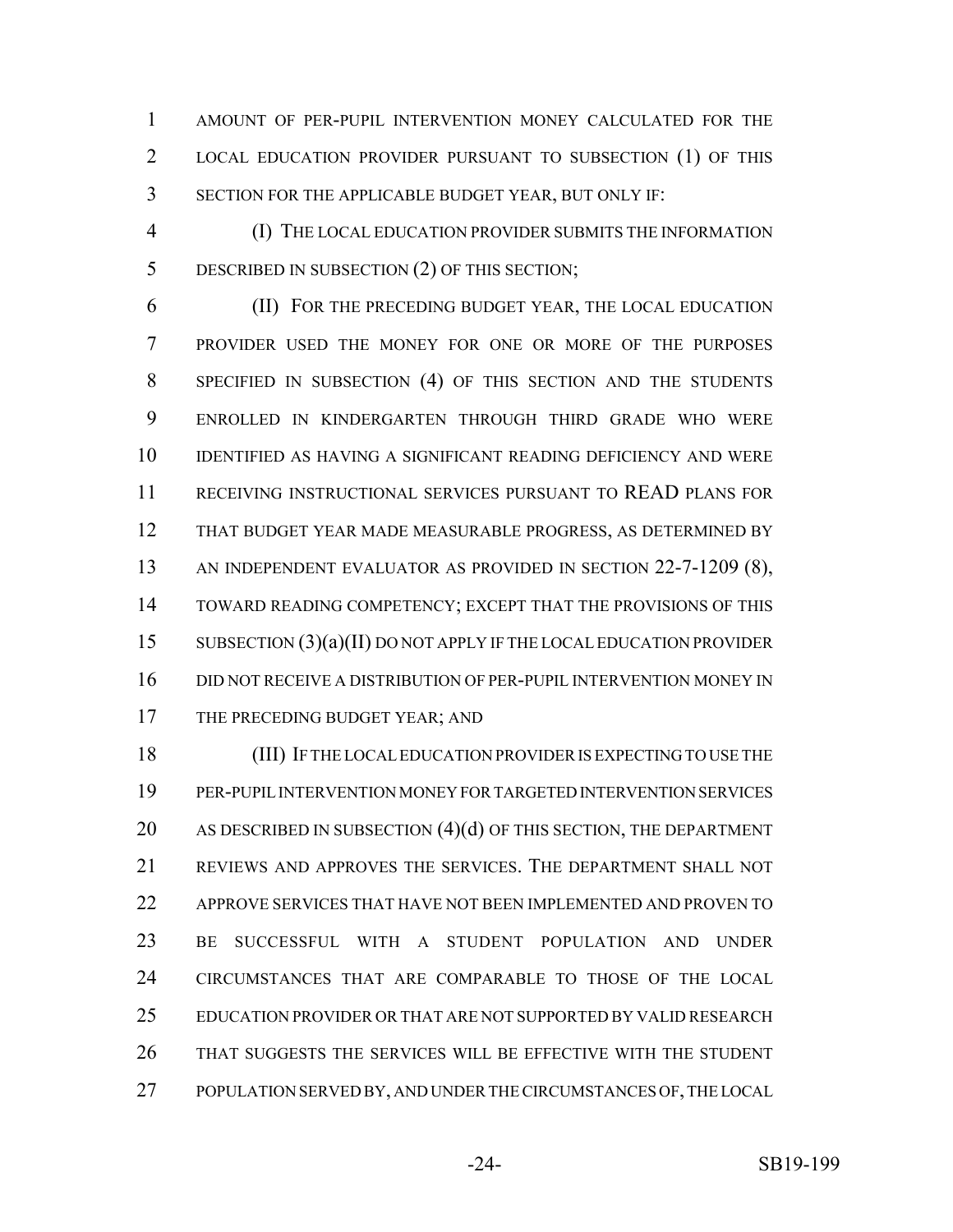EDUCATION PROVIDER.

 (b) THROUGHOUT THE BUDGET YEAR, THE DEPARTMENT SHALL MONITOR AND, IF DEEMED NECESSARY BY THE DEPARTMENT, AUDIT EACH LOCAL EDUCATION PROVIDER'S USE OF THE PER-PUPIL INTERVENTION MONEY IT RECEIVES.THE DEPARTMENT MAY CONDUCT SITE VISITS TO THE EXTENT DEEMED NECESSARY TO ADEQUATELY MONITOR A LOCAL EDUCATION PROVIDER'S USE OF PER-PUPIL INTERVENTION MONEY. EACH LOCAL EDUCATION PROVIDER SHALL PROVIDE, UPON REQUEST BY THE DEPARTMENT, INFORMATION NECESSARY FOR THE DEPARTMENT TO COMPLY WITH THIS SUBSECTION (3)(b).

 (4) A LOCAL EDUCATION PROVIDER MAY USE THE PER-PUPIL 12 INTERVENTION MONEY ONLY AS FOLLOWS:

 (a) TO OPERATE A SUMMER SCHOOL LITERACY PROGRAM AS 14 DESCRIBED IN SECTION 22-7-1212;

 (b) TO PURCHASE CORE READING INSTRUCTIONAL PROGRAMS THAT ARE INCLUDED ON THE ADVISORY LIST OF INSTRUCTIONAL PROGRAMMING IN READING DEVELOPED BY THE DEPARTMENT PURSUANT TO SECTION  $18 \qquad 22 - 7 - 1209 \; (2)(b)$ ;

 (c) TO PURCHASE TUTORING SERVICES THAT FOCUS ON INCREASING STUDENTS' FOUNDATIONAL READING SKILLS OF PHONEMIC AWARENESS, PHONICS, VOCABULARY DEVELOPMENT, READING FLUENCY INCLUDING ORAL SKILLS, AND READING COMPREHENSION FOR STUDENTS WHO ARE RECEIVING INSTRUCTIONAL SERVICES PURSUANT TO READ PLANS;

24 (d) TO PROVIDE OTHER TARGETED, SCIENTIFICALLY BASED OR EVIDENCE-BASED INTERVENTION SERVICES TO STUDENTS WHO ARE RECEIVING INSTRUCTIONAL SERVICES PURSUANT TO READ PLANS, WHICH 27 SERVICES ARE APPROVED BY THE DEPARTMENT;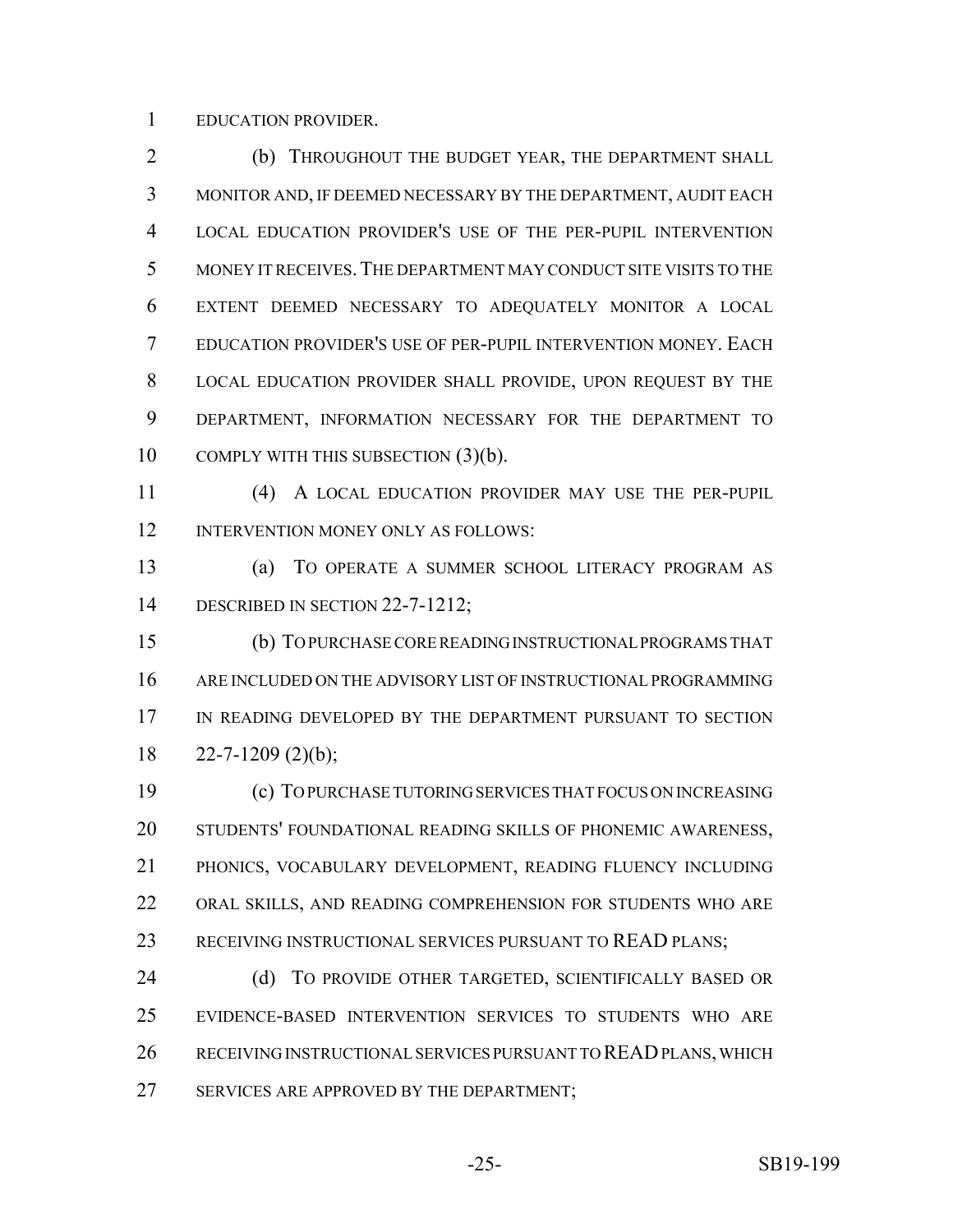(e) TO PROVIDE TECHNOLOGY, INCLUDING SOFTWARE, WHICH IS INCLUDED ON THE ADVISORY LIST OF INSTRUCTIONAL PROGRAMMING AND TECHNOLOGY PURSUANT TO SECTION 22-7-1209 (2)(b), TO ASSIST IN ASSESSING AND MONITORING STUDENT PROGRESS TOWARD READING COMPETENCY, WHICH MAY INCLUDE PROVIDING PROFESSIONAL DEVELOPMENT IN THE EFFECTIVE USE OF THE TECHNOLOGY OR SOFTWARE;

 (f) FOR A LOCAL EDUCATION PROVIDER THAT IS A SMALL RURAL 8 SCHOOL DISTRICT AS DEFINED IN SECTION 22-7-1211 (4)(b), TO PURCHASE FROM A BOARD OF COOPERATIVE SERVICES THE SERVICES OF A READING SPECIALIST WHO IS TRAINED IN THE SCIENCE OF READING AND IN TEACHING THE FOUNDATIONAL READING SKILLS OF PHONEMIC AWARENESS, PHONICS, VOCABULARY DEVELOPMENT, READING FLUENCY INCLUDING ORAL SKILLS, AND READING COMPREHENSION TO PROVIDE EDUCATOR PROFESSIONAL DEVELOPMENT IN TEACHING READING AND OTHER SUPPORT IN 15 IMPLEMENTING THE REQUIREMENTS OF THIS PART 12; OR

 (g) TO PROVIDE PROFESSIONAL DEVELOPMENT PROGRAMMING TO SUPPORT EDUCATORS IN TEACHING READING THAT IS ALIGNED WITH AND REINFORCES THE PROFESSIONAL DEVELOPMENT PROVIDED THROUGH THE READING CERTIFICATION PROGRAM DESCRIBED IN SECTION 22-7-1215. PROFESSIONAL DEVELOPMENT PROGRAMMING AUTHORIZED IN THIS SUBSECTION (4)(g) MAY INCLUDE A READING COACH WHO HOLDS A READING COACH CERTIFICATION AS DESCRIBED IN SECTION 22-7-1215 (3)(c) OR IS TRAINED IN TEACHING THE FOUNDATIONAL READING SKILLS OF PHONEMIC AWARENESS, PHONICS, VOCABULARY DEVELOPMENT, READING FLUENCY INCLUDING ORAL SKILLS, AND READING COMPREHENSION TO PROVIDE JOB-EMBEDDED, ONGOING PROFESSIONAL DEVELOPMENT TO SUPPORT KINDERGARTEN-THROUGH-THIRD-GRADE TEACHER COMPETENCE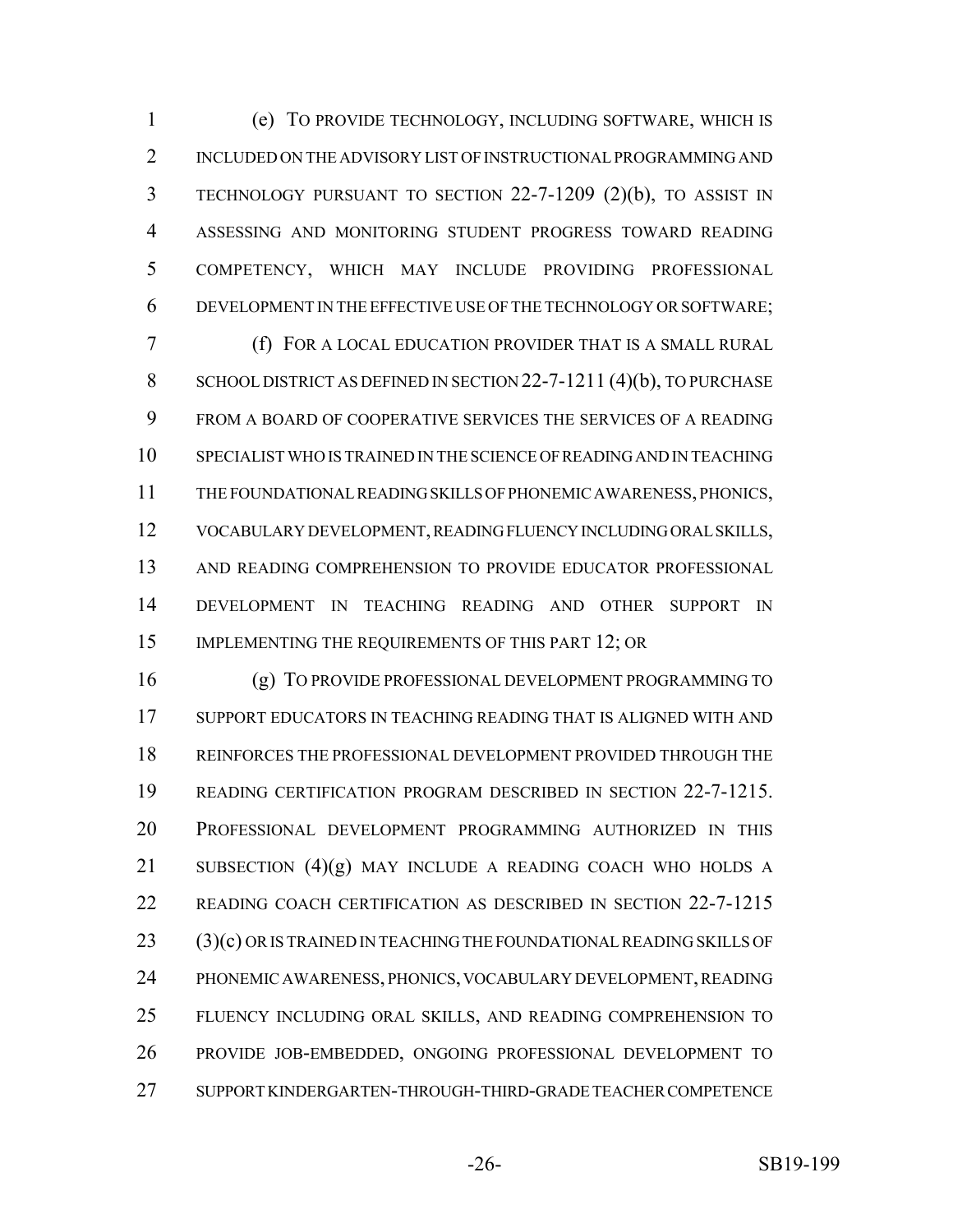IN TEACHING PHONEMIC AWARENESS, PHONICS, VOCABULARY DEVELOPMENT, READING FLUENCY INCLUDING ORAL SKILLS, AND READING COMPREHENSION.

 (5) IN USING THE PER-PUPIL INTERVENTION MONEY DISTRIBUTED PURSUANT TO THIS SECTION, EACH LOCAL EDUCATION PROVIDER SHALL ENSURE THAT SOME TYPE OF INTERVENTION, AS DESCRIBED IN SUBSECTION (4) OF THIS SECTION, IS AVAILABLE TO EACH STUDENT WHO IS IDENTIFIED AS HAVING A SIGNIFICANT READING DEFICIENCY AND WHO IS ENROLLED IN KINDERGARTEN OR FIRST, SECOND, OR THIRD GRADE IN A SCHOOL OPERATED BY THE LOCAL EDUCATION PROVIDER.

 (6) (a) EACH LOCAL EDUCATION PROVIDER SHALL ENSURE THAT THE PER-PUPIL INTERVENTION MONEY IT RECEIVES IN EACH BUDGET YEAR IS USED TO IMPROVE THE READING COMPETENCY OF STUDENTS ENROLLED IN KINDERGARTEN AND GRADES ONE THROUGH THREE WHO ARE IDENTIFIED AS HAVING A SIGNIFICANT READING DEFICIENCY OR RECEIVE INSTRUCTIONAL SERVICES PURSUANT TO READ PLANS AND DOES NOT REPLACE OTHER MONEY THAT WOULD OTHERWISE BE USED FOR THIS PURPOSE.

 (b) A LOCAL EDUCATION PROVIDER MAY RETAIN UP TO FIFTEEN PERCENT OF THE AMOUNT OF PER-PUPIL INTERVENTION MONEY IT RECEIVES IN A BUDGET YEAR FOR USE IN ACCORDANCE WITH THIS SECTION 22 IN THE NEXT BUDGET YEAR. IF A LOCAL EDUCATION PROVIDER RETAINS 23 MORE THAN THE AMOUNT AUTHORIZED IN THIS SUBSECTION (6)(b), THE DEPARTMENT SHALL REDUCE THE AMOUNT OF PER-PUPIL INTERVENTION MONEY THAT THE LOCAL EDUCATION PROVIDER IS ELIGIBLE TO RECEIVE IN THE NEXT BUDGET YEAR BY THE EXCESS RETENTION AMOUNT.

**SECTION 10.** In Colorado Revised Statutes, 22-7-1211, **amend**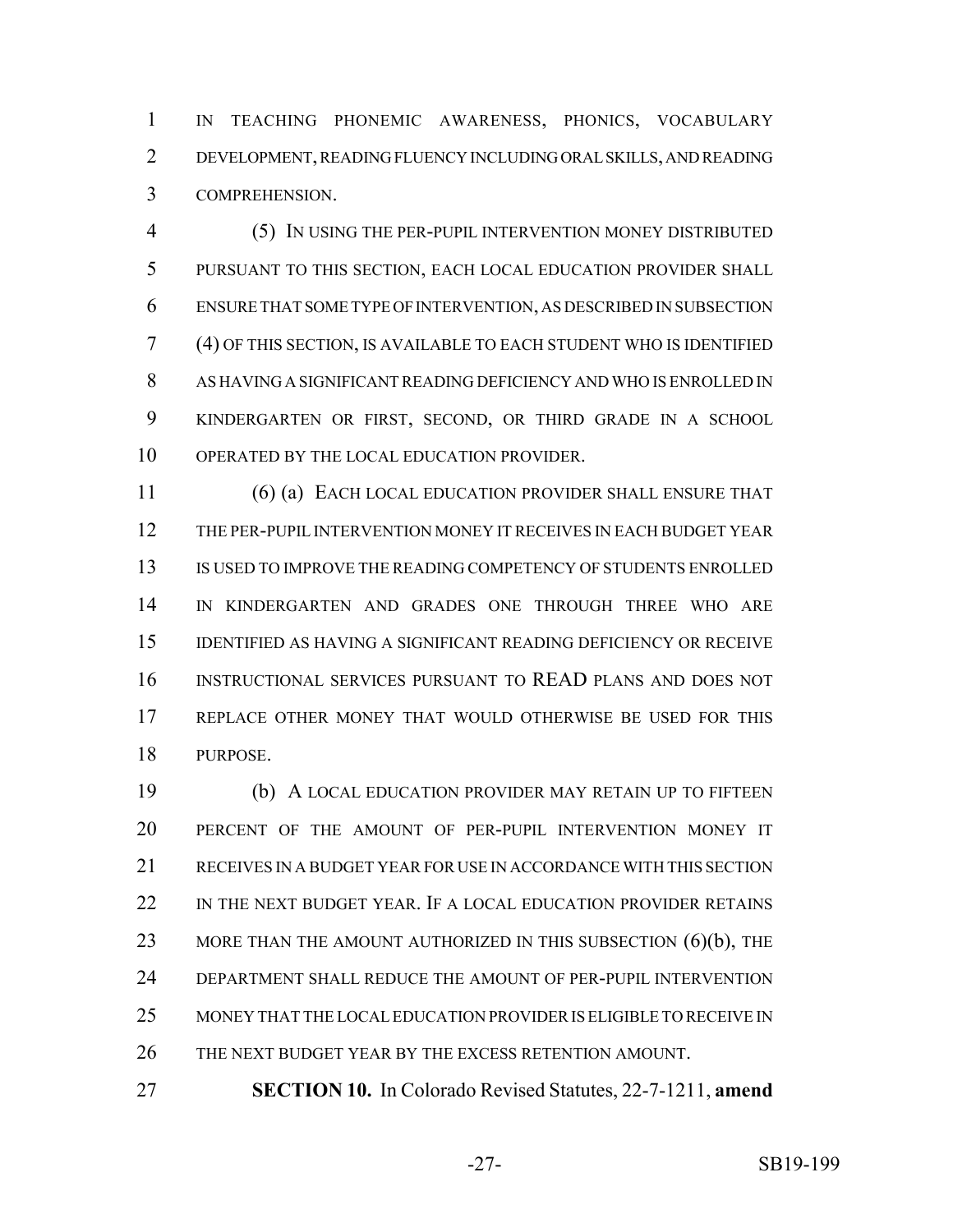(1), (2)(a), (2)(b), (3) introductory portion, (3)(a), and (3)(b); and **add** 2 (2)(b.5) and (3.5) as follows:

 **22-7-1211. Early literacy grant program - created - definitions.** (1) There is created in the department the early literacy grant program to provide money to local education providers to implement literacy support and intervention instruction programs, including but not limited to related professional development programs, to assist students in kindergarten and first, second, and third grades to achieve reading competency. THE STATE BOARD MAY AWARD A GRANT TO AN APPLYING LOCAL EDUCATION PROVIDER THAT IS A SCHOOL DISTRICT ON A DISTRICT-WIDE BASIS OR TO INDIVIDUAL SCHOOLS OF THE SCHOOL DISTRICT. The state board by rule shall establish the application timelines and the information to be included in each grant application. In adopting rules, the state board shall ensure that a local education provider that is a rural school district or a small rural school district, or a district charter school or an institute charter school that is located within the boundaries of a rural school district or small rural school district, may submit a simplified grant application. A local education provider may apply individually or as part of a group of local education providers. A rural school district that is a member of a board of cooperative services may seek assistance in writing the grant application from the board of cooperative services. A board of cooperative services may apply for a grant to provide instructional support in literacy for small rural school districts that are members of the board of cooperative services.

 (2) The department shall review each grant application received and recommend to the state board whether to award the grant and the duration and amount of each grant. In making recommendations, the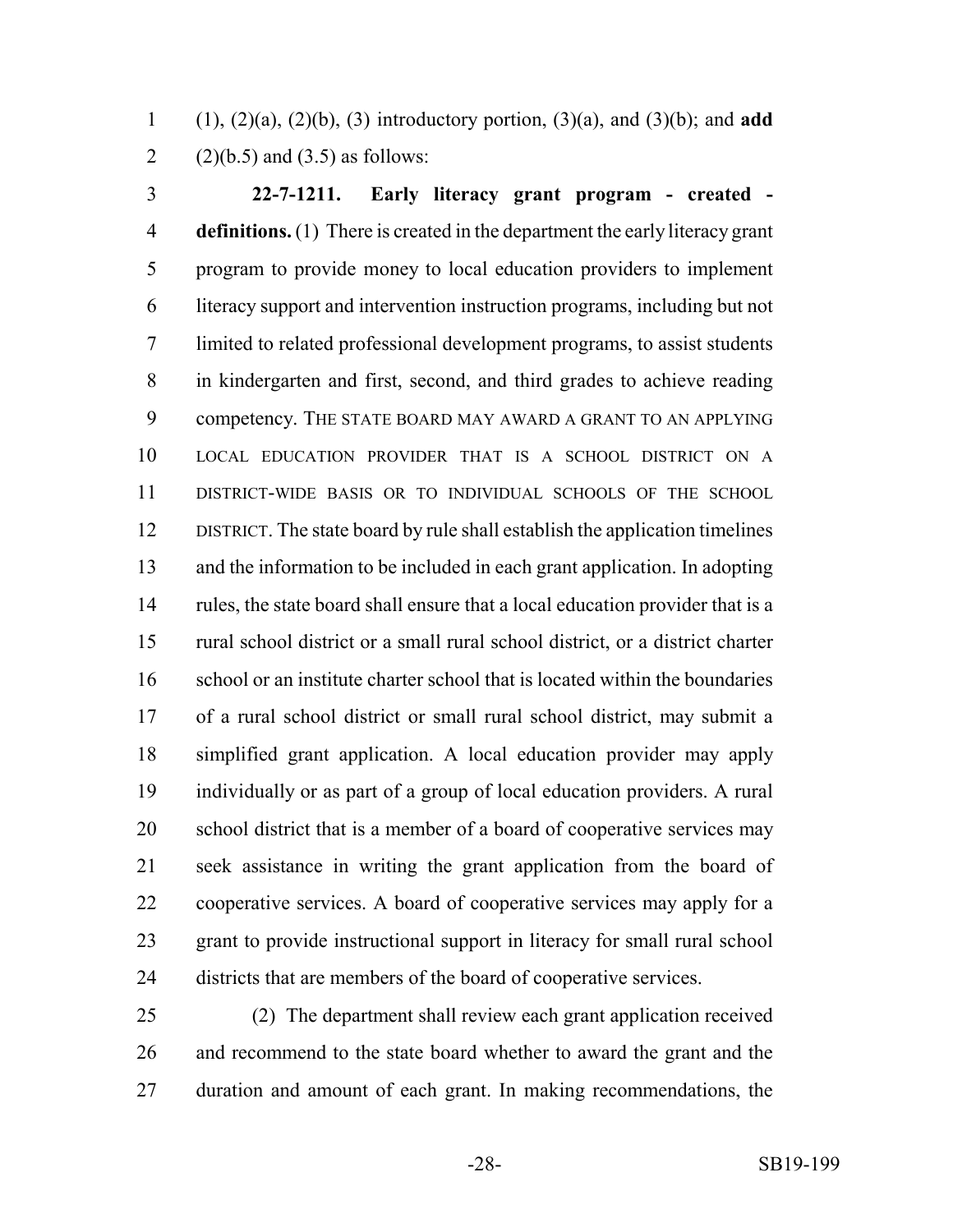department shall consider the following factors:

 (a) The percentage of kindergarten and first-, second-, and third-grade students enrolled by the applying local education provider or group of local education providers who have significant reading deficiencies AND THE PERCENTAGE OF KINDERGARTEN AND FIRST-, SECOND-, AND THIRD-GRADE STUDENTS WHO DO NOT HAVE SIGNIFICANT READING DEFICIENCIES BUT WHO ARE NOT MEETING THE GRADE-LEVEL 8 EXPECTATIONS IN READING ADOPTED BY THE STATE BOARD;

 (b) The instructional program that the applying local education provider or group of local education providers plans to implement using 11 the grant moneys MONEY and whether it is an evidence-based program 12 that is proven to be successful in other public schools in the country COLORADO OR IN OTHER STATES;

 (b.5) THE DEGREE TO WHICH THE INSTRUCTIONAL PROGRAM INCORPORATES THE EFFECTIVE USE OF TECHNOLOGY, INCLUDING SOFTWARE, TO ASSIST IN ASSESSING AND MONITORING STUDENT PROGRESS TOWARD READING COMPETENCY;

 (3) Based on the recommendations of the department, the state board shall award grants to applying local education providers or groups of local education providers, which grants are paid from money in the early literacy fund created in section 22-7-1210. Of the money allocated 22 for the early literacy grant program pursuant to section  $22-7-1210$  $(4)(b)(H)$  SECTION 22-7-1210 (4), the state board shall annually:

 (a) Award up to ten percent to applicants that have previously received a grant to fund school-wide literacy initiatives THAT HAVE EFFECTIVELY MOVED STUDENTS TOWARD READING COMPETENCY, AS DETERMINED BY AN INDEPENDENT EVALUATOR AS PROVIDED IN SECTION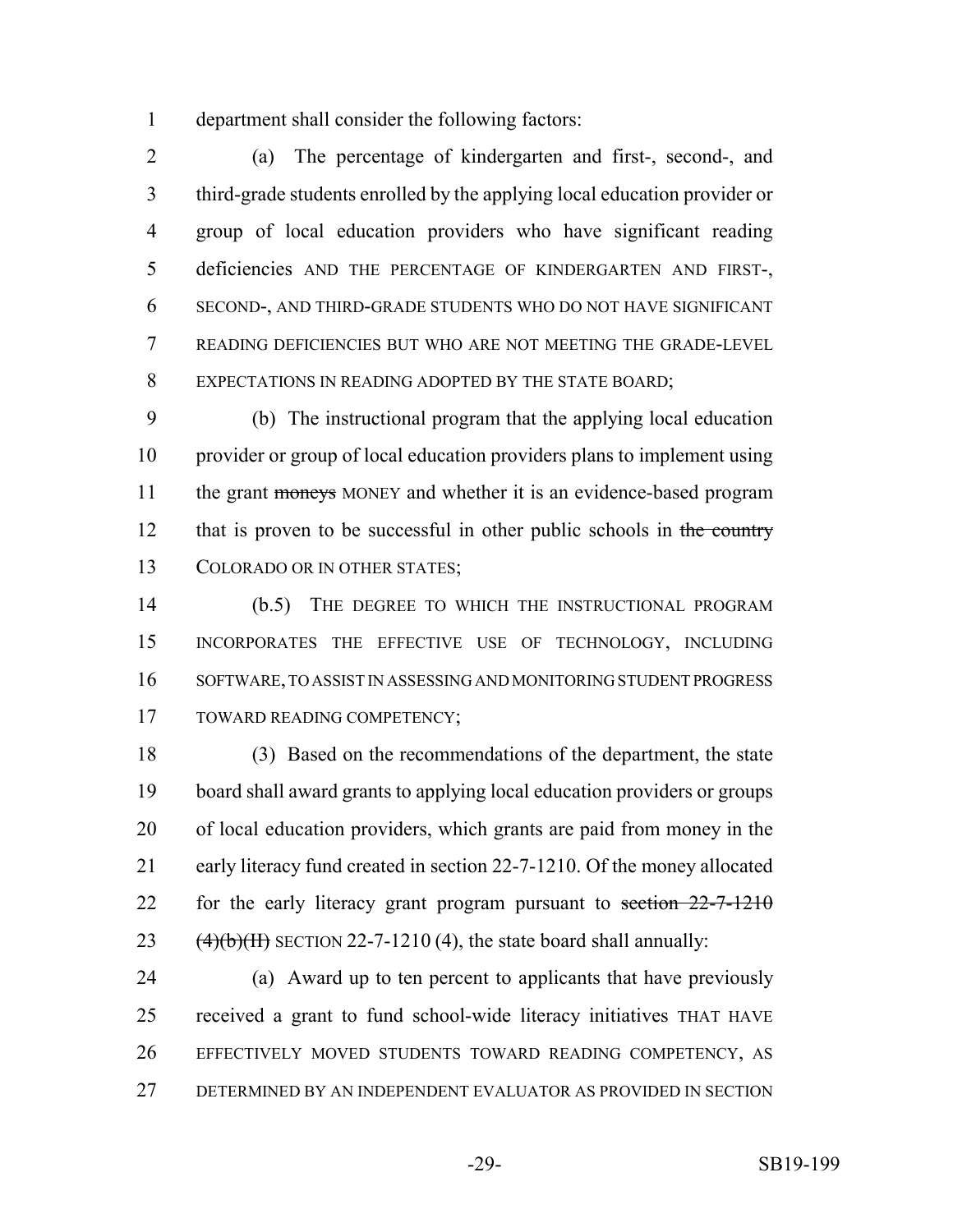22-7-1209 (8), and that are requesting an additional year of funding to assist the local education provider in sustainability planning for the initiatives, including the continuing use of literacy coaches;

 (b) Award up to fifteen percent to fund professional development initiatives for local education providers that are already implementing evidence-based or scientifically based universal instruction and interventions THAT ARE EFFECTIVELY MOVING STUDENTS TOWARD READING COMPETENCY, AS DETERMINED BY AN INDEPENDENT EVALUATOR AS PROVIDED IN SECTION 22-7-1209 (8); and

 (3.5) (a) UPON COMPLETION OF THE TERM OF A GRANT, IF AN INDEPENDENT EVALUATOR, AS PROVIDED IN SECTION 22-7-1209 (8), DETERMINES THAT THE INSTRUCTIONAL PROGRAM FUNDED BY THE GRANT MONEY HAS BEEN EFFECTIVE IN MOVING STUDENTS TOWARD READING 14 COMPETENCY, AND IF THE LOCAL EDUCATION PROVIDER REQUESTS AN EXTENSION OF THE GRANT, THE STATE BOARD SHALL EXTEND THE GRANT FOR A PERIOD RECOMMENDED BY THE DEPARTMENT. THE STATE BOARD 17 SHALL INCREASE THE AMOUNT OF THE GRANT IF NECESSARY TO ENABLE THE LOCAL EDUCATION PROVIDER TO EXPAND OR ENHANCE IMPLEMENTATION OF THE INSTRUCTIONAL PROGRAM.

20 (b) UPON COMPLETION OF THE TERM OF A GRANT, IF AN INDEPENDENT EVALUATOR, AS PROVIDED IN SECTION 22-7-1209 (8), DETERMINES THAT THE INSTRUCTIONAL PROGRAM FUNDED BY THE GRANT MONEY HAS NOT BEEN EFFECTIVE IN MOVING STUDENTS TOWARD READING COMPETENCY, THE STATE BOARD SHALL NOT EXTEND OR RENEW THE GRANT.

 **SECTION 11.** In Colorado Revised Statutes, 22-7-1213, **amend** (2) introductory portion and (2)(a); and **add** (2)(a.5) and (5) as follows: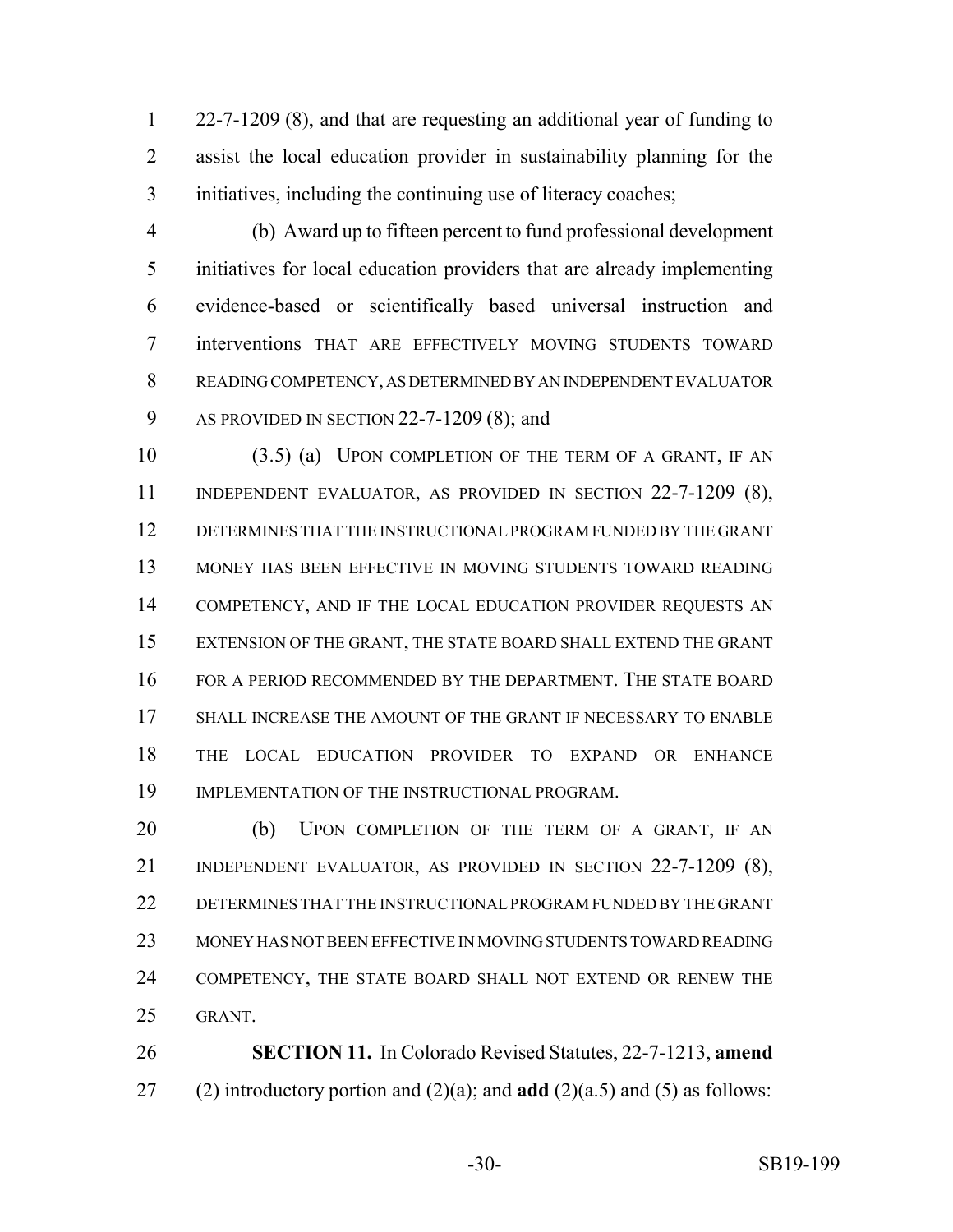**22-7-1213. Reporting requirements.** (2) Each local education provider that receives an early literacy grant pursuant to section 22-7-1211 or per-pupil intervention moneys MONEY shall, at the conclusion of each budget year in which it receives the grant or per-pupil 5 intervention moneys MONEY, submit to the department information describing:

 (a) The instructional programs, full-day kindergarten program, summer school literacy program, tutoring services, or other intervention services for which the local education provider used the grant or per-pupil 10 intervention moneys MONEY;

 (a.5) IF THE LOCAL EDUCATION PROVIDER PURCHASES INSTRUCTIONAL PROGRAMMING IN READING USING PER-PUPIL 13 INTERVENTION MONEY, THE SCORES ATTAINED BY STUDENTS ENROLLED IN KINDERGARTEN THROUGH THIRD GRADE ON THE INTERIM READING ASSESSMENTS ADMINISTERED PURSUANT TO SECTION 22-7-1205;

 (5) THE DEPARTMENT SHALL ANNUALLY PROVIDE TO LOCAL EDUCATION PROVIDERS:

 (a) THE PERCENTAGE OF STUDENTS ENROLLED STATEWIDE IN KINDERGARTEN THROUGH THIRD GRADE WHO ARE IDENTIFIED AS HAVING A SIGNIFICANT READING DEFICIENCY AT THE BEGINNING OF THE SCHOOL YEAR AND AS IDENTIFIED AT THE END OF THE SCHOOL YEAR;

22 (b) THE PERCENTAGE OF STUDENTS ENROLLED STATEWIDE IN KINDERGARTEN THROUGH THIRD GRADE AT THE BEGINNING OF THE SCHOOL YEAR AND AS IDENTIFIED AT THE END OF THE SCHOOL YEAR WHO DO NOT HAVE A SIGNIFICANT READING DEFICIENCY BUT ARE RECEIVING INSTRUCTIONAL SERVICES PURSUANT TO READ PLANS BECAUSE THEY DO NOT MEET THE GRADE-LEVEL EXPECTATIONS IN READING ADOPTED BY THE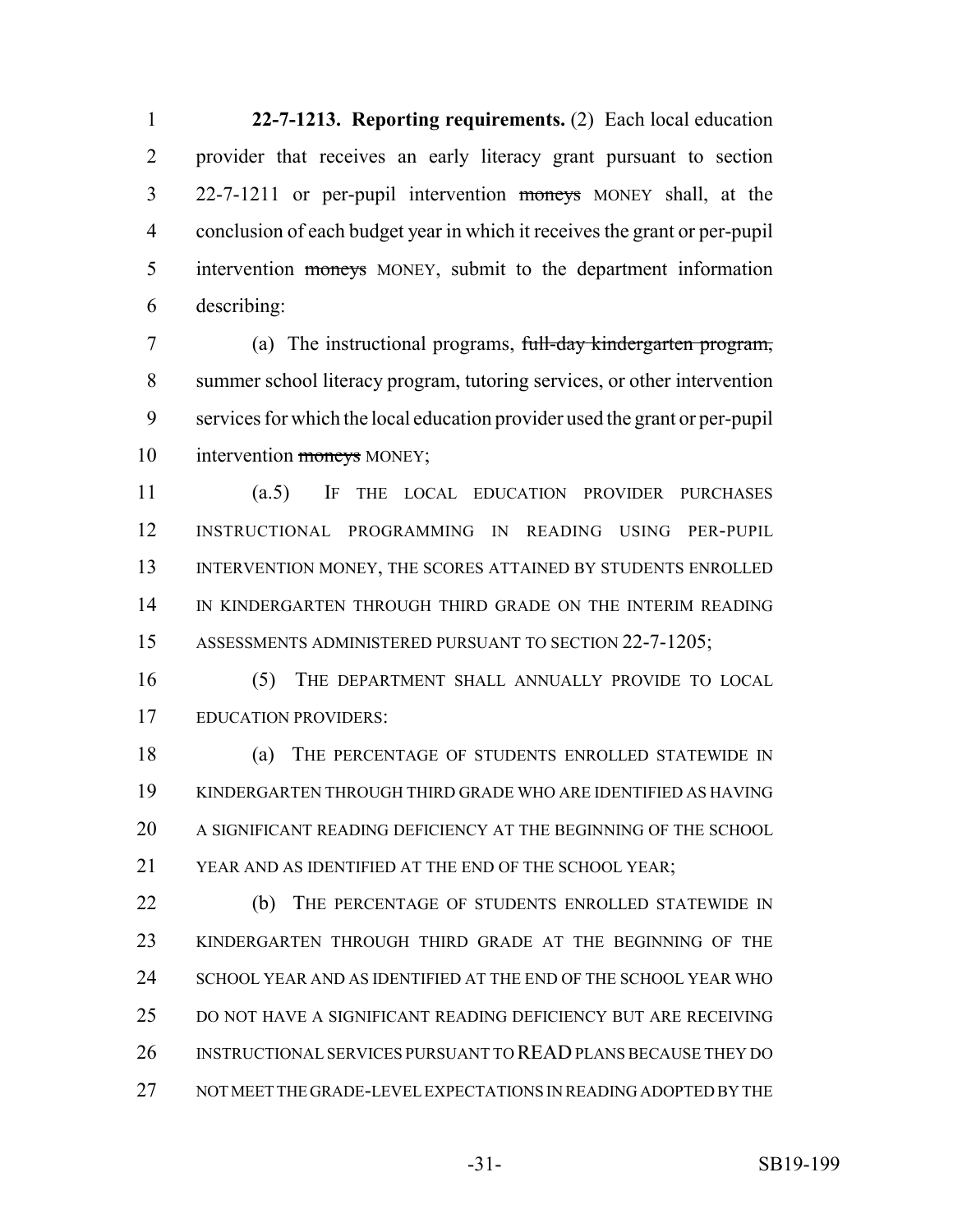#### STATE BOARD; AND

**(c)** THE MEDIAN ACADEMIC GROWTH IN READING OVER THE SCHOOL YEAR OF STUDENTS ENROLLED STATEWIDE IN KINDERGARTEN THROUGH THIRD GRADE WHO ARE IDENTIFIED AS HAVING A SIGNIFICANT READING DEFICIENCY COMPARED WITH THE MEDIAN ACADEMIC GROWTH IN READING OVER THE SCHOOL YEAR OF STUDENTS WHO ARE ENROLLED STATEWIDE IN KINDERGARTEN THROUGH THIRD GRADE AND WHO DO NOT HAVE A SIGNIFICANT READING DEFICIENCY BUT DO NOT MEET THE GRADE-LEVEL EXPECTATIONS IN READING ADOPTED BY THE STATE BOARD. **SECTION 12.** In Colorado Revised Statutes, **add** 22-7-1215 as follows:

 **22-7-1215. Reading certification - coach - teacher - paraprofessional.** (1) THE DEPARTMENT SHALL CREATE A READING CERTIFICATION PROGRAM TO PROVIDE TRAINING TO ENABLE EDUCATORS AND OTHER INDIVIDUALS TO TEACH READING AND TO PROVIDE SUPPORT FOR OTHER TEACHERS IN TEACHING READING. THE DEPARTMENT MAY CONTRACT WITH AN ENTITY TO ASSIST IN DEVELOPING AND IMPLEMENTING THE CERTIFICATION PROGRAM. BEGINNING JULY 1, 2020, THE DEPARTMENT SHALL MAKE THE CERTIFICATION PROGRAM AVAILABLE TO EACH LOCAL EDUCATION PROVIDER AT NO COST TO THE LOCAL EDUCATION PROVIDER OR TO THE PERSON PARTICIPATING IN THE CERTIFICATION PROGRAM. EACH LOCAL EDUCATION PROVIDER SHALL ESTABLISH A 23 SCHEDULE TO ENSURE THAT EACH EDUCATOR EMPLOYED BY THE LOCAL EDUCATION PROVIDER RECEIVES TRAINING AT THE EDUCATOR OR READING COACH CERTIFICATION LEVEL AS SOON AS PRACTICABLE. A LOCAL EDUCATION PROVIDER MAY REQUEST TRAINING AT THE PARAPROFESSIONAL CERTIFICATION LEVEL FOR OTHER EMPLOYEES OR FOR

-32- SB19-199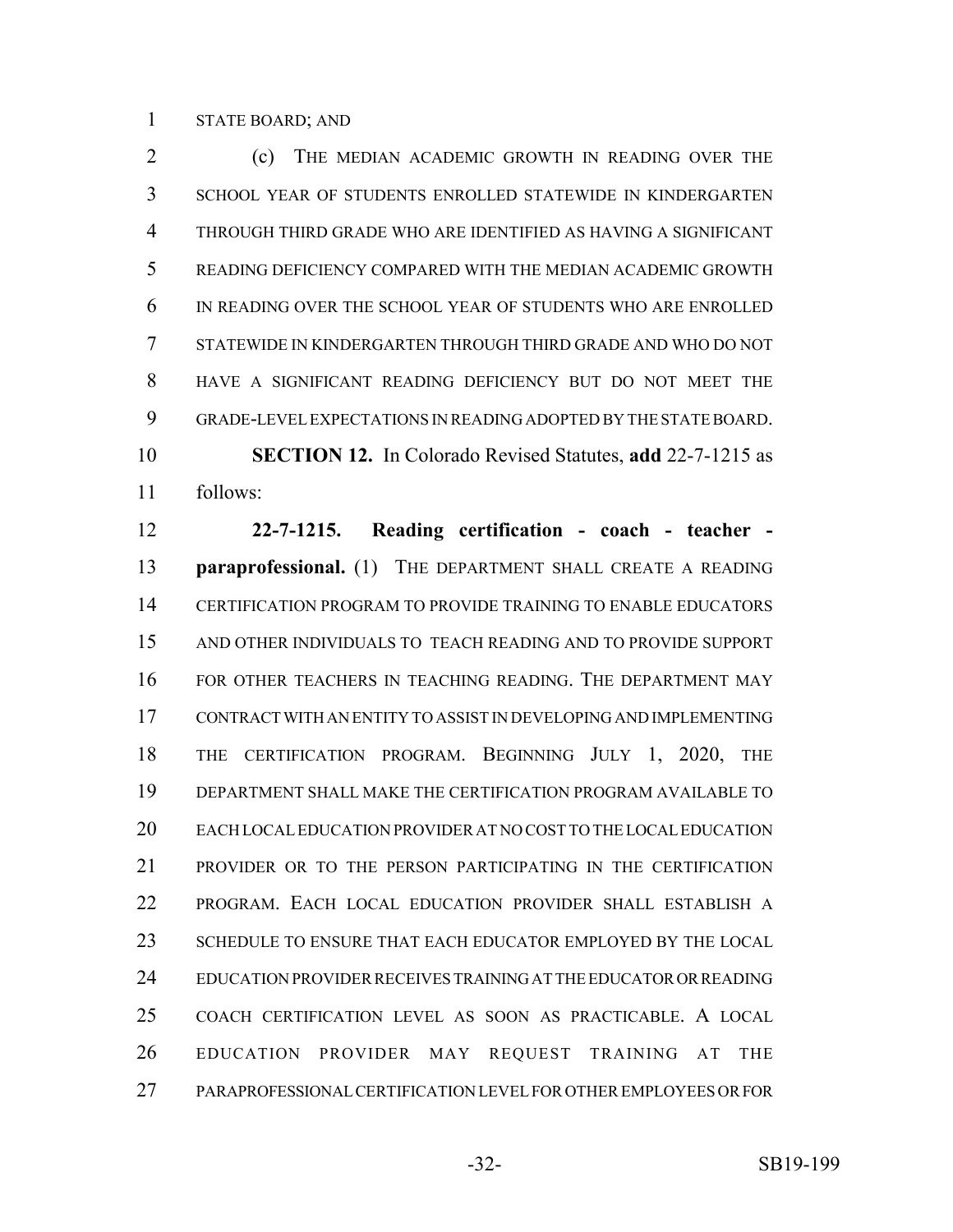PARENTS, UPPER-GRADE STUDENTS, OR OTHER MEMBERS OF THE COMMUNITY WHO REQUEST TRAINING THROUGH THE LOCAL EDUCATION PROVIDER.

 (2) THE CERTIFICATION PROGRAM MUST BE FOCUSED ON TEACHING THE FOUNDATIONAL READING SKILLS OF PHONEMIC AWARENESS, PHONICS, VOCABULARY DEVELOPMENT, READING FLUENCY INCLUDING ORAL SKILLS, AND READING COMPREHENSION. THE DEPARTMENT SHALL ENSURE THAT THE TRAINING PROVIDED THROUGH THE PROGRAM FOR ALL CERTIFICATION LEVELS IS DELIVERED IN A BLENDED LEARNING FORMAT THAT INCLUDES DELIVERY OF DIGITAL CONTENT AND DELIVERY OF CONTENT IN-PERSON AT A PHYSICAL LOCATION.

 (3) THE READING CERTIFICATION PROGRAM MUST INCLUDE THREE TIERS OF CERTIFICATION:

 (a) PARAPROFESSIONAL CERTIFICATION, WHICH IDENTIFIES AN INDIVIDUAL AS HAVING COMPLETED SUFFICIENT TRAINING TO ASSIST A CLASSROOM TEACHER IN WORKING WITH STUDENTS INDIVIDUALLY OR IN SMALL GROUPS TO DEVELOP THE FOUNDATIONAL READING SKILLS OF PHONEMIC AWARENESS, PHONICS, VOCABULARY DEVELOPMENT, READING FLUENCY INCLUDING ORAL SKILLS, AND READING COMPREHENSION;

 (b) EDUCATOR CERTIFICATION, WHICH IDENTIFIES A PROFESSIONAL EDUCATOR, REGARDLESS OF WHETHER THE EDUCATOR HOLDS A LICENSE ISSUED PURSUANT TO ARTICLE 60.5 OF THIS TITLE 22, AS HAVING COMPLETED SUFFICIENT TRAINING TO TEACH EVIDENCE-BASED CORE READING INSTRUCTIONAL PROGRAMS, IDENTIFY INDIVIDUAL STUDENTS' ISSUES IN LEARNING TO READ, AND TEACH EACH STUDENT TO READ BY DEVELOPING THE STUDENT'S SKILLS IN PHONEMIC AWARENESS, PHONICS, VOCABULARY DEVELOPMENT, READING FLUENCY INCLUDING ORAL SKILLS,